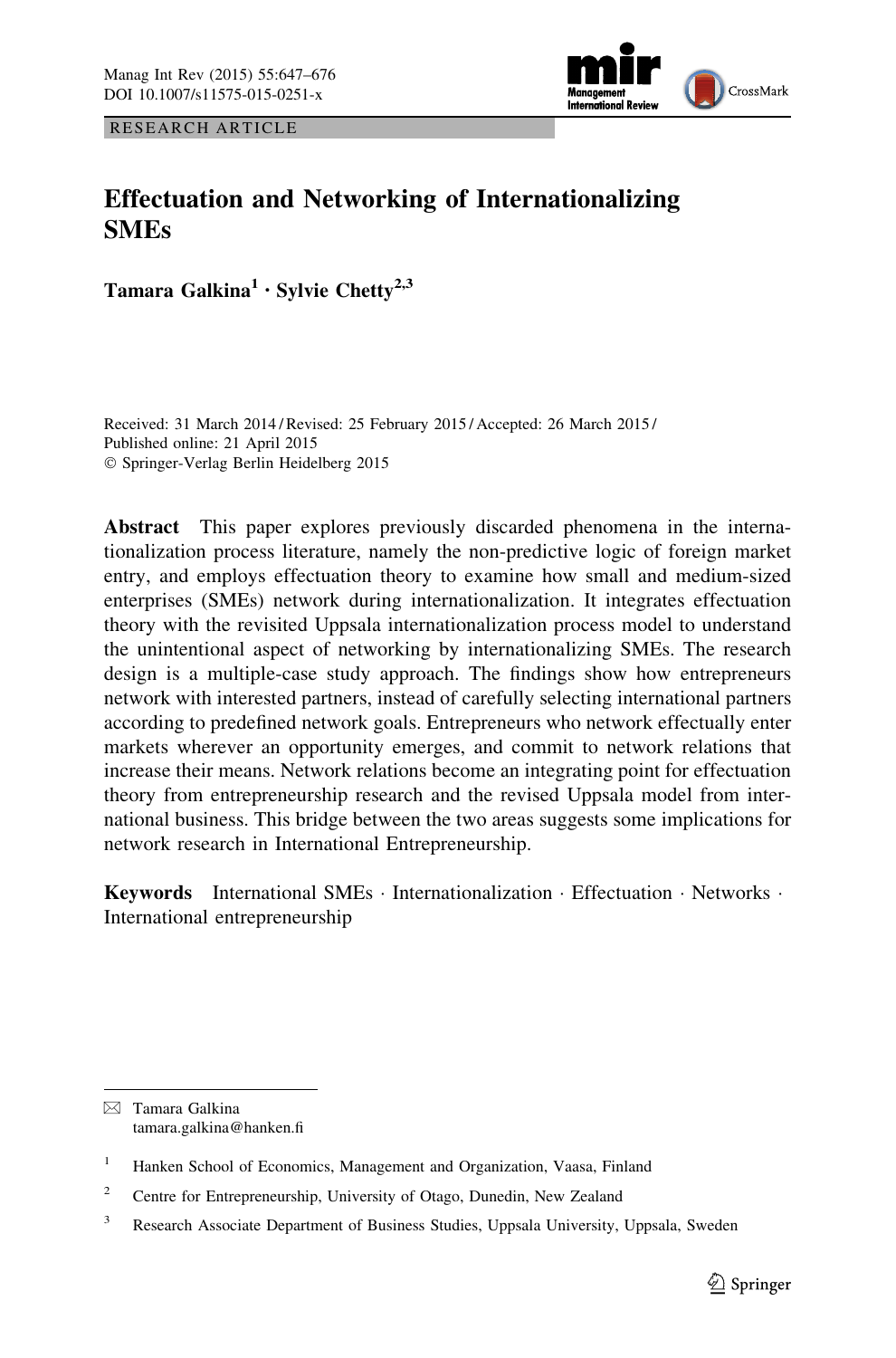# 1 Introduction

A large stream of research in International Entrepreneurship (IE) focuses on the importance of network relations for the successful foreign expansion of small and medium enterprises, or SMEs (e.g., Chetty and Blankenburg Holm [2000;](#page-26-0) McDougall and Oviatt [2000](#page-28-0); Young et al. [2003;](#page-29-0) Jones et al. [2011](#page-27-0)). Numerous scholars suggest that networks provide internationalizing firms with various tangible and intangible resources (e.g., Coviello and Munro [1997](#page-26-0); Oviatt and McDougall [1994;](#page-28-0) Manolova et al. [2010](#page-28-0)). The strategic thinking behind this resource-based view of networks implies that partner selection follows the country choice, and is made as a purposeful response to the objective information gathered with regard to foreign network structures. The stream of literature on international partner selection also shows that internationalizing new ventures strategically choose foreign partners according to their portfolios, fit to the firm (Varis et al. [2005](#page-29-0)), and knowledge about local consumers, competitors, and networks (Lu and Beamish [2001](#page-27-0)).

In contrast, another stream of research provides evidence that the internationalization process often lacks strategic orientation (Frishammar and Andersson [2009\)](#page-27-0). The rationale is that decision-making is done under conditions of uncertainty and goal ambiguity (Gabrielsson and Gabrielsson [2013\)](#page-27-0) and the relationship component makes this process difficult to predict (e.g., Lee and Brasch [1978](#page-27-0); Brown and Cook [1990;](#page-26-0) Ellis [2000](#page-26-0); Ellis and Pecotich [2001\)](#page-26-0). In employing predictive rationality concepts, these studies do not go beyond simply admitting the existence of this phenomenon and describing it in terms of ''boldness in decision making'' (Moen and Servais [2002,](#page-28-0) p. 59), "chance," "serendipity," "coincidence" (Meyer and Skak [2002\)](#page-28-0), "random," "opportunistic," "non-systematic," or "ad-hoc" internationalization treated as a ''deviant case'' and an ''anomaly'' (Ellis [2000\)](#page-26-0). As evidence of such internationalization mounts, it cannot be dismissed as abnormal, and it is important to find new explanations to understand the phenomenon.

Our main objective in this paper is to examine networking under uncertainty during the internationalization process by integrating the Uppsala model of internationalization (Johanson and Vahlne [2009](#page-27-0)) with effectuation (Sarasvathy [2001,](#page-28-0) [2008\)](#page-28-0). The two main research questions are: how do entrepreneurs make decisions about networking under conditions of uncertainty while they are entering foreign markets? Why do entrepreneurs commit to specific network relationships when entering foreign markets?

Effectuation theory, with its focus on non-goal driven logic, improvisation and leveraging contingencies (Sarasvathy [2001,](#page-28-0) [2008\)](#page-28-0), has great potential to explain the unintentional aspect of networking by internationalizing SMEs (Bhowmick [2008;](#page-26-0) Mainela and Puhakka [2009](#page-27-0); Gabrielsson and Gabrielsson [2013](#page-27-0); Kalinic et al. [2014;](#page-27-0) Sarasvathy et al. [2014](#page-28-0)). In order to explore the abovementioned ''anomalies'', effectuation logic provides a new lens to examine how SMEs employ networks during their internationalization. The effectuation approach, which helps to understand the decision-making logic under uncertainty, has been developing steadily within entrepreneurship theory during the past decade. It provides an alternative logic of reasoning to predictive rationality. Instead of the goal-oriented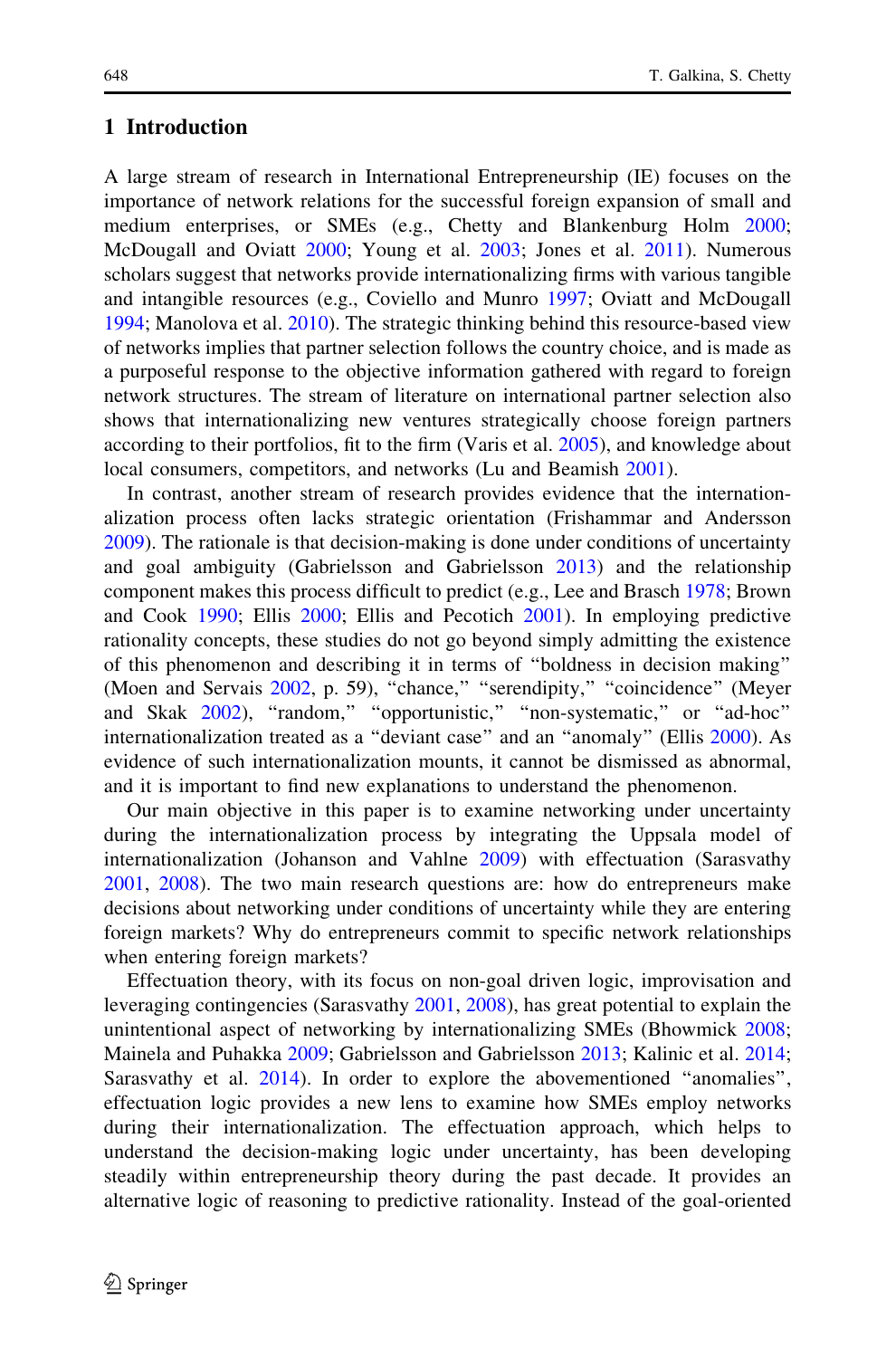reasoning of causal rationality, effectuation suggests a means-driven logic that goes beyond predicting an uncertain future (Sarasvathy [2001](#page-28-0)). Put simply, entrepreneurs using causation logic have a pre-determined goal and select resources to attain these goals. Conversely, those using effectuation logic start with a given set of resources, and then collaborate with willing partners to increase these resources to co-create goals. Thus, entrepreneurs using causation start with a goal (planned strategy), while those using effectuation start with their means and then create their goal (improvisation and exploiting contingencies).

We chose Johanson and Vahlne's [\(2009](#page-27-0)) revisited Uppsala model as the main theory of internationalization process for this paper because of the central role of business networks. They consider internationalization as an outcome of a firm's attempts to develop its positioning within a network. We build on emerging research that links effectuation and the internationalization process, especially the work of scholars who developed the original work for these two streams of literature, namely Schweizer et al. ([2010\)](#page-29-0) and Sarasvathy et al. ([2014\)](#page-28-0). Since effectuation and the revisited Uppsala model are rooted in behavioral theory (March [1991;](#page-28-0) March and Simon [1958](#page-28-0); Simon [1959\)](#page-29-0), the concepts of partnership, networks and commitments are central in both theories. These are the key concepts that we elaborate on to develop new insights on networking during the internationalization process.

This study contributes to the IE literature in three areas. First, it considers the phenomenon of internationalization as an entrepreneurial process. This perspective allows for combining the Uppsala model from International Business with the effectuation theory from Entrepreneurship, which conceptually advances the IE domain. While the Uppsala model explains the internationalization process at the firm level, effectuation theory helps to understand internationalization process at the level of decision-making of an individual entrepreneur. Integrating the two theories responds to a call for ''fresh ideas and questions that might extend the understanding of IE as a phenomenon, and incorporate perspectives from other disciplines'' (Jones and Nummela [2008](#page-27-0), p. 350). Second, our study contributes to a very embryonic stream in effectuation research that explores effectuation principles in an internationalization context (Laaksonen et al. [2010;](#page-27-0) Andersson [2011](#page-25-0); Harms and Schiele [2012](#page-27-0); Kalinic et al. [2014\)](#page-27-0). It does so by showing how entrepreneurs use and expand the 'who I know' (networks) aspect of their means in foreign markets. Third, we contribute to network research in IE by deepening our understanding regarding the dynamics of entrepreneurial networking as a process, and by the means of qualitative methodology (Hoang and Antoncic [2003;](#page-27-0) Slotte-Kock and Coviello [2010;](#page-29-0) Jack [2010](#page-27-0)).

Regarding the structure of this paper, the next section outlines the theoretical framework for this research. Later, the methodological section provides details on the multiple-case study approach employed. This is followed by a discussion on the findings from the cases. Finally, the article ends with conclusions and implications, and provides directions for future networks research in IE.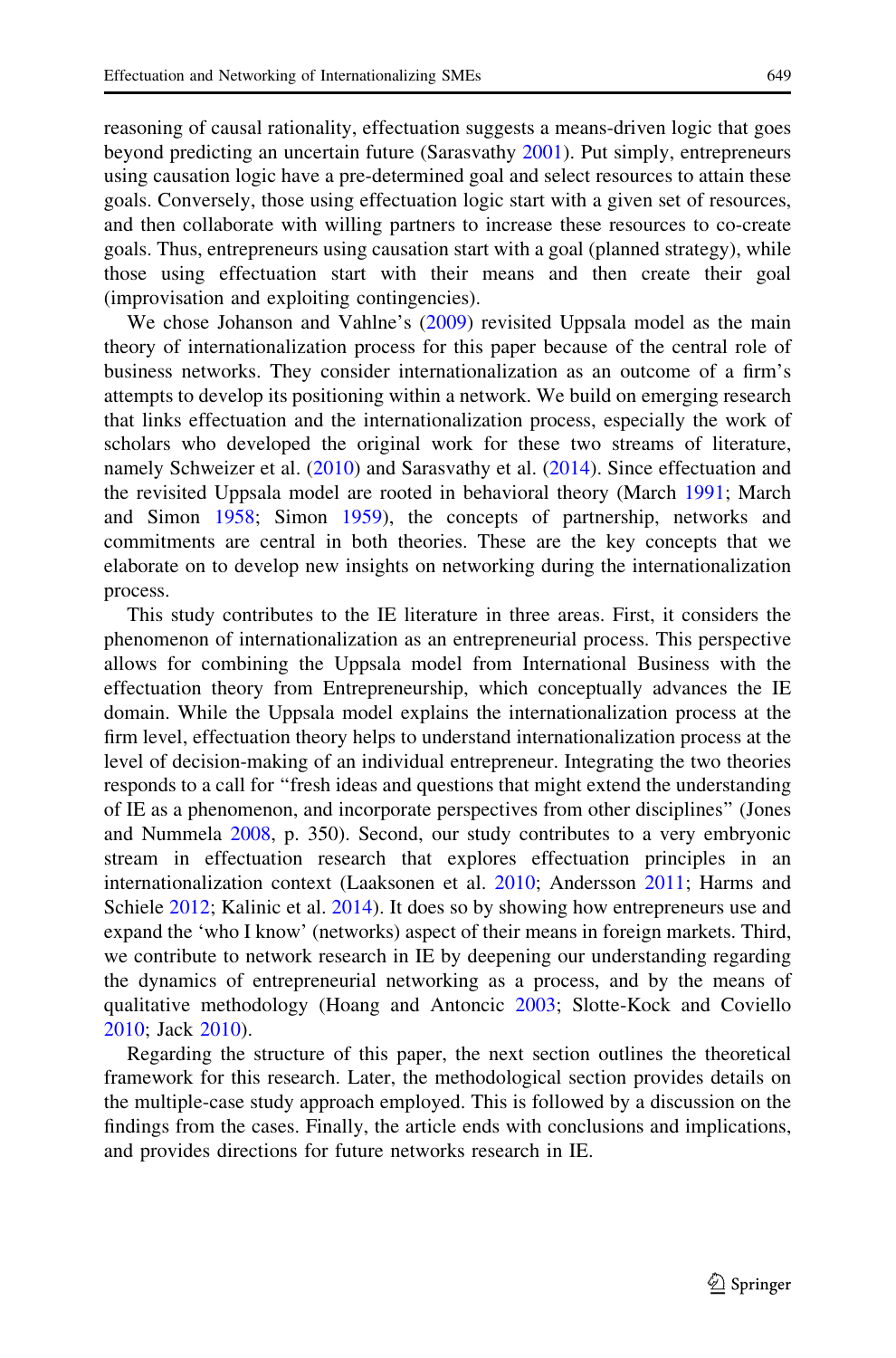# 2 Theoretical Background

### 2.1 Network Approach in International Entrepreneurship

The network approach to the internationalization of SMEs is recognized as one of the most established theoretical foundations of the IE field (Young et al. [2003;](#page-29-0) Keupp and Gassmann  $2009$ ; Jones et al.  $2011$ ). In this paper, IE is defined as "a combination of innovative, proactive, and risk-seeking behavior that crosses national borders and is intended to create value in organizations'' (McDougall and Oviatt [2000](#page-28-0), p. 903).

From the perspective of the resource-based view, different types of relation are essential for the foreign expansion of small firms that often lack, and often do not own, their foreign assets (Oviatt and McDougall [1994](#page-28-0); Dimitratos and Plakoyiannaki [2003](#page-26-0); Madsen and Servais [1997](#page-27-0); Agndal and Chetty [2007\)](#page-25-0). Thus, networks help to obtain financial resources, new capabilities, and knowledge about foreign market and institutional structures (Yeung [2002;](#page-29-0) Wright and Dana [2003,](#page-29-0) p. 142; Keupp and Gassmann [2009,](#page-27-0) p. 616). In addition, network relations serve as governance mechanisms that secure international transactions through trust and moral obligations (Oviatt and McDougall [1994;](#page-28-0) Etemad [2004\)](#page-26-0). However, network relations (both foreign and domestic) may also inhibit internationalization efforts and result in high risks, network rigidity, liabilities, and negative effects on a firm's development (Coviello and Munro [1997;](#page-26-0) Mort and Weerawardena [2006](#page-28-0), p. 567; Sasi and Arenius [2008\)](#page-29-0).

Overall, the network view of SMEs' internationalization does not focus on foreign market entry mode selection and decision-making. Instead, it looks at the character and number of business relations, and indicates the importance of their coordination, development, and the building of cooperative relations with network actors (Axelsson and Johanson [1992;](#page-26-0) Blankenburg Holm [1995](#page-26-0); Blankenburg Holm et al. [1996](#page-26-0); Nakos and Brouthers [2002\)](#page-28-0). In addition, the network approach has instigated significant changes to one of the most influential theoretical foundations in international business, known as the Uppsala internationalization process model (Johanson and Vahlne [1977\)](#page-27-0).

### 2.2 Network Concept in the Revisited Uppsala Model

In the initial Uppsala model, Johanson and Vahlne [\(1977](#page-27-0)) focus on market knowledge and market commitment. The rationale is that as firms acquire more knowledge of foreign markets they commit more resources to those markets. Firms initially start internationalizing in countries that have close psychic proximity and then gradually, as they acquire market knowledge, they progress towards more distant markets. The mode that firms use in internationalization also progresses towards greater resource commitment. Firms start with ad hoc exports, then replace this with their own sales subsidiary and, eventually, foreign direct manufacturing.

In their later work, Johanson and Vahlne ([2003,](#page-27-0) p. 93) acknowledge the increasing role of network relations in the internationalization process. They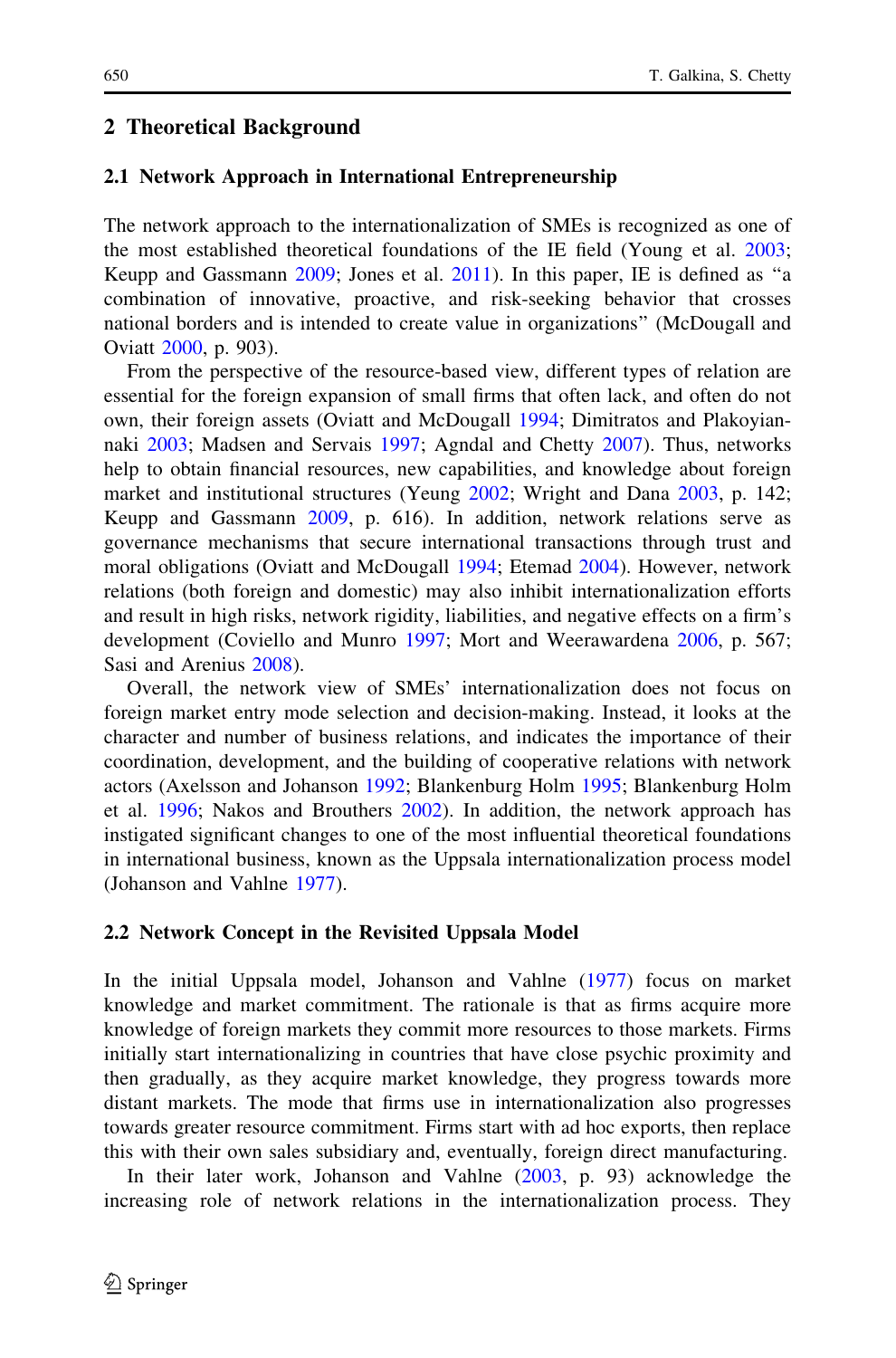maintain that a network perspective on internationalization deals only with the managerial problems of building and developing relations with network actors; therefore, it is nothing but ''a general expansion of a business firm.'' Entry barriers are not associated with country-specific borders but are related to the establishment of new contacts and their exploitation (Wright and Dana [2003\)](#page-29-0). Furthermore, in the revisited Uppsala model, Johanson and Vahlne [\(2009](#page-27-0)) show that barriers to internationalization no longer deal with the psychic distance and liability of foreignness, but are associated with the network position in a foreign market and the liability of outsidership. Internationalization is the process of embedding into a corresponding network structure of a foreign market and acquiring an insider position. As Johanson and Vahlne ([2009,](#page-27-0) p. 1411) state, ''insidership in relevant network(s) is necessary for successful internationalization, and so by the same token there is *liability of outsidership*." They propose that the greater the psychic distance of a new market, the more difficult it is to create new relationships because of the liability of outsidership. Hence, partners inside the new market will provide firms with the opportunity to become insiders.

The underlying logic of the revisited Uppsala model is bounded rationality (Johanson and Vahlne [2009,](#page-27-0) p. 1412), which is the opposite of mathematical rationality as optimization. It implies that an individual's abilities to make optimal or, at least, satisfactory decisions is limited by the cognitive limitations of their minds, environmental conditions of information isotropy, and the lack of resources (Simon [1959](#page-29-0), [1991\)](#page-29-0). According to Gigerenzer and Selten [\(2002](#page-27-0)), bounded rationality builds on ''satisficing,'' or the process of searching for satisfactory alternatives through non-optimizing procedures, and through aspiration adaptation based on the goal vector and qualitative expectations relating to the direction of change. In the decision-making process, bounded-rationality agents tend to employ solutions that were successful in the past and avoid solutions that failed (March [1981\)](#page-28-0).

Building on this logic, the following features of network relations in the revisited Uppsala model are highlighted. First, according to Johanson and Vahlne ([2009,](#page-27-0) p. 1425), trust in network relations is important for the internationalization process because it helps in acquiring an insider position in a foreign network. They indicate that ''a sense of trust implies an ability to predict another's behaviour'' and supposes positive intentions (p. 1417). However, building trust is not perceived as a goal in international business networks; it is rather a lubricant for other activities inside these networks. Second, while network outsidership is the root of uncertainty, the authors state that their new model is not supposed to be treated as one of uncertainty avoidance (p. 1418); rather, they suggest that uncertainty should be overcome by creating new relations, strengthening existing ones, building trust in them, and learning about partners (pp. 1411, 1423). Third, although bounded rationality accepts unintended strategies, the revisited Uppsala model mentions network coordination. As stated by Johanson and Vahlne [\(2009](#page-27-0), pp. 1416, 1426): ''international business network coordination will become an increasingly important phenomenon with strong implications for firm-specific advantage as well as for internationalization.'' This coordination is achieved by beneficial network position, which becomes the key aspect of the revisited Uppsala model. However, this differs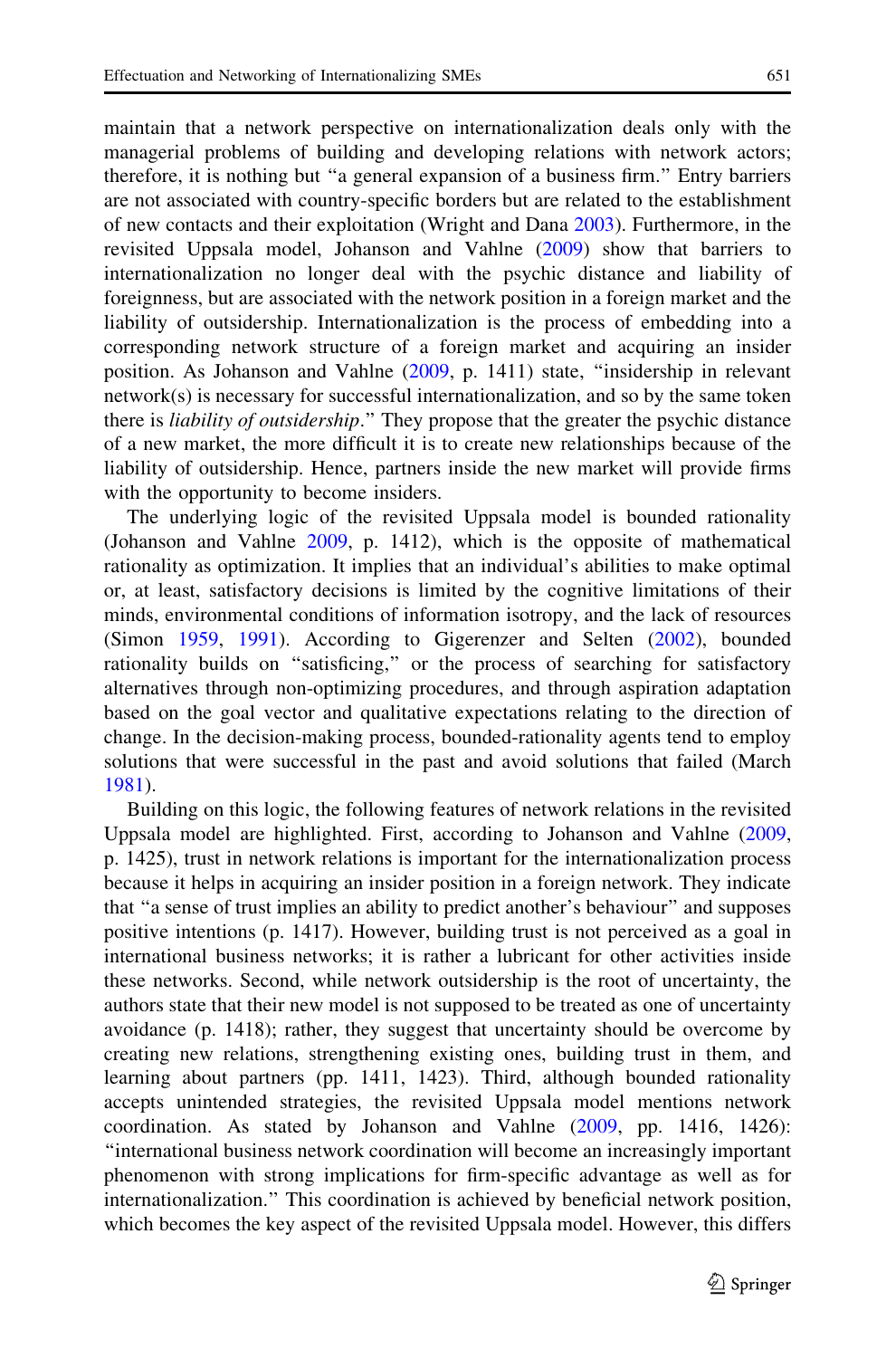from the concept of network position from a strategic network view. Instead of linking network position with structures of relations that are purposefully arranged according to desired resource flows (Jarillo [1988,](#page-27-0) [1995](#page-27-0)), it relates just to the results of previous business activities and commitments of the firm, or its management. Hence, network position is viewed as an outcome of a firm's activities and not as a goal.

### 2.3 Network Concept in the Effectuation Approach

Sarasvathy [\(2001](#page-28-0)) terms causation as the rational and predictive logic of reasoning, which is opposed to what is termed effectuation, or non-predictive logic. Causation and effectuation are the constitutive parts of entrepreneurial reasoning, and they are constantly present in all entrepreneurial activities (Sarasvathy [2001](#page-28-0), [2008\)](#page-28-0). In this dichotomy, ''causation processes take a particular effect as given and focus on selecting between means to create that effect. Effectuation processes take a set of means as given and focus on selecting between possible effects that can be created with that set of means" (Sarasvathy [2001,](#page-28-0) p. 245). Effectuation theory is based on five principles: means-driven instead of goal-driven action; leveraging contingencies instead of exploiting pre-existing knowledge; affordable loss instead of counting expected returns; partnership instead of competitive analysis; and controlling the uncertain future instead of predicting it (Sarasvathy [2001,](#page-28-0) [2008\)](#page-28-0). Effectuation is not positioned as a ''better'' logic of reasoning, but as being more applicable in situations of uncertainty and when dealing with spheres of human action (Sarasvathy [2001,](#page-28-0) p. 249), such as networks. In this paper we focus only on one effectuation principle, the principle of partnership instead of competitive analysis, as a display of effectual logic in the networking of internationalizing SMEs (see e.g., Wiltbank et al. [2009](#page-29-0) who also focuses on one effectual principle of affordable loss).

The network relations of entrepreneurs represent one of the central aspects of the effectual process. Entrepreneurial relations represent the starting point for effectual action because they constitute the ''Who I know?'' part of the means set. Furthermore, they are essential for the effectual process to unfold because of its underlying principle of partnership and commitments rather than competitive analysis (Sarasvathy [2001](#page-28-0); Read et al. [2009a](#page-28-0)). Instead of conducting extensive and expensive research of preselected markets, effectual entrepreneurs work jointly with all interested stakeholders, ''be they early partners, customers, suppliers, professional advisors, employees, or local communities'' (Sarasvathy and Venkataraman [2011,](#page-29-0) p. 126). Through these interactions, they co-create the structure of a new venture and define what markets to enter or what new market to create (Sarasvathy [2001,](#page-28-0) p. 252; Read and Sarasvathy [2005;](#page-28-0) Dew et al. [2011](#page-26-0)).

Effectuation scholars introduce the notion of effectual networks, which are composed of various stakeholders, such as customers and distributors, who are committed to creating the new venture and sharing risks (Sarasvathy and Dew [2005](#page-28-0), p. 542; Read et al. [2009b,](#page-28-0) p. 574). Instead of having a specific goal to drive their partner selection, entrepreneurs network with all and any interested actors to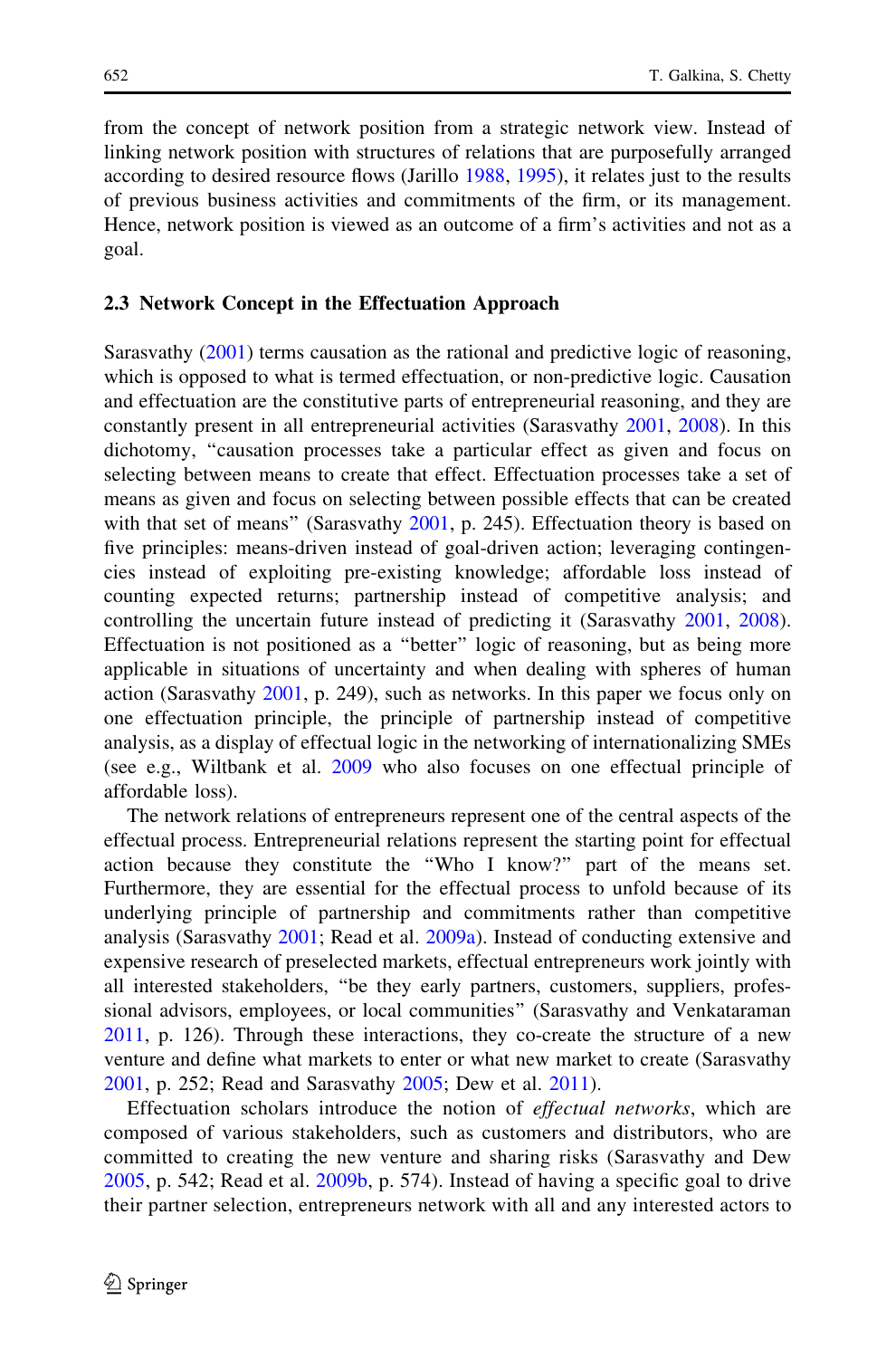increase their means for opportunity discovery (Wiltbank et al. [2006](#page-29-0), p. 992, [2009,](#page-29-0) p. 117). It differs from the causal process of partner selection: ''in effectuation, clear goals do not drive the stakeholder selection process—i.e., the goals of the new venture or the predicted features of the opportunity do not drive who comes on board. Instead, who comes on board drives what the goals of the enterprise will be" (Sarasvathy and Dew [2008](#page-28-0): 729). Sarasvathy and Dew ([2005](#page-28-0), p. 548) indicate that effectuation as a characteristic of entrepreneurial relations prevails during the early stages of venture development, whereas later on, effectual networks become more goal-oriented as they grow and include more partners and available resources.

The non-predictive nature of effectual relations provides an opportunity to present several implications with regard to their characteristics. First, trust as a risktaking behavior built on expectations about partners and as a mechanism to avoid opportunism (Mayer et al. [1995](#page-28-0), p. 712) changes its nature in effectual networks. ''Theoretically speaking, effectual logic does not require any particular assumption about trust  $ex$  ante" (Sarasvathy and Dew  $2008$ , p. 734); however,  $ex$  post trust can be found in effectual networks empirically. Although effectual entrepreneurs do not act according to the given end state of their future network, they have a general aspiration to build workable relations and seek to shape and re-shape the future behaviors of other stakeholders. Effectuators act under conditions of information deficit and cannot determine whether interested stakeholders can be trusted. Consequently, they follow the ''intelligent altruism'' principle and invest in relationships something they can afford to lose. This process is consistent with that of trust building.

Second, effectuation approach acknowledges the high level of uncertainty in effectual networks due to their unstructured nature and undefined goals (Sarasvathy [2001;](#page-28-0) Sarasvathy and Dew [2005\)](#page-28-0). In general, effectual entrepreneurs act under the conditions of high environmental uncertainty, but try to leverage it in order to produce unexpected results and thus new opportunities (Sarasvathy [2001,](#page-28-0) [2008\)](#page-28-0). Although effectuators take advantage of contingencies, they try to control uncertainty through network commitments. Thus, the effectual entrepreneur ''uses pre-commitments to reduce uncertainty, minimize costs of experimentation and maintain flexibility" (Chandler et al. [2011](#page-26-0), pp. 386–387).

Third, through the chain of effectual commitments, stakeholders form an effectual network (Sarasvathy and Dew [2005](#page-28-0), p. 542; Wiltbank et al. [2009,](#page-29-0) p. 120; Read et al. [2009b](#page-28-0), p. 583; Chandler et al. [2011\)](#page-26-0). This network is flexible to change but cannot be fully coordinated because entrepreneurs cannot know the motives of other actors (Sarasvathy and Dew [2005,](#page-28-0) p. 557). Although the effectuator ''seeks to influence and shape the future, including the future behavior of other stakeholders'' (Sarasvathy and Dew [2008,](#page-28-0) p. 729), coordination of stakeholder relations takes the form of co-creation (Sarasvathy and Dew [2005,](#page-28-0) p. 557; Wiltbank et al. [2009](#page-29-0)) through self-selection and intelligent altruism, which are the organic mechanisms of effectual network formation (Dew and Sarasvathy [2007,](#page-26-0) p. 275; Sarasvathy and Dew [2008](#page-28-0), p. 729).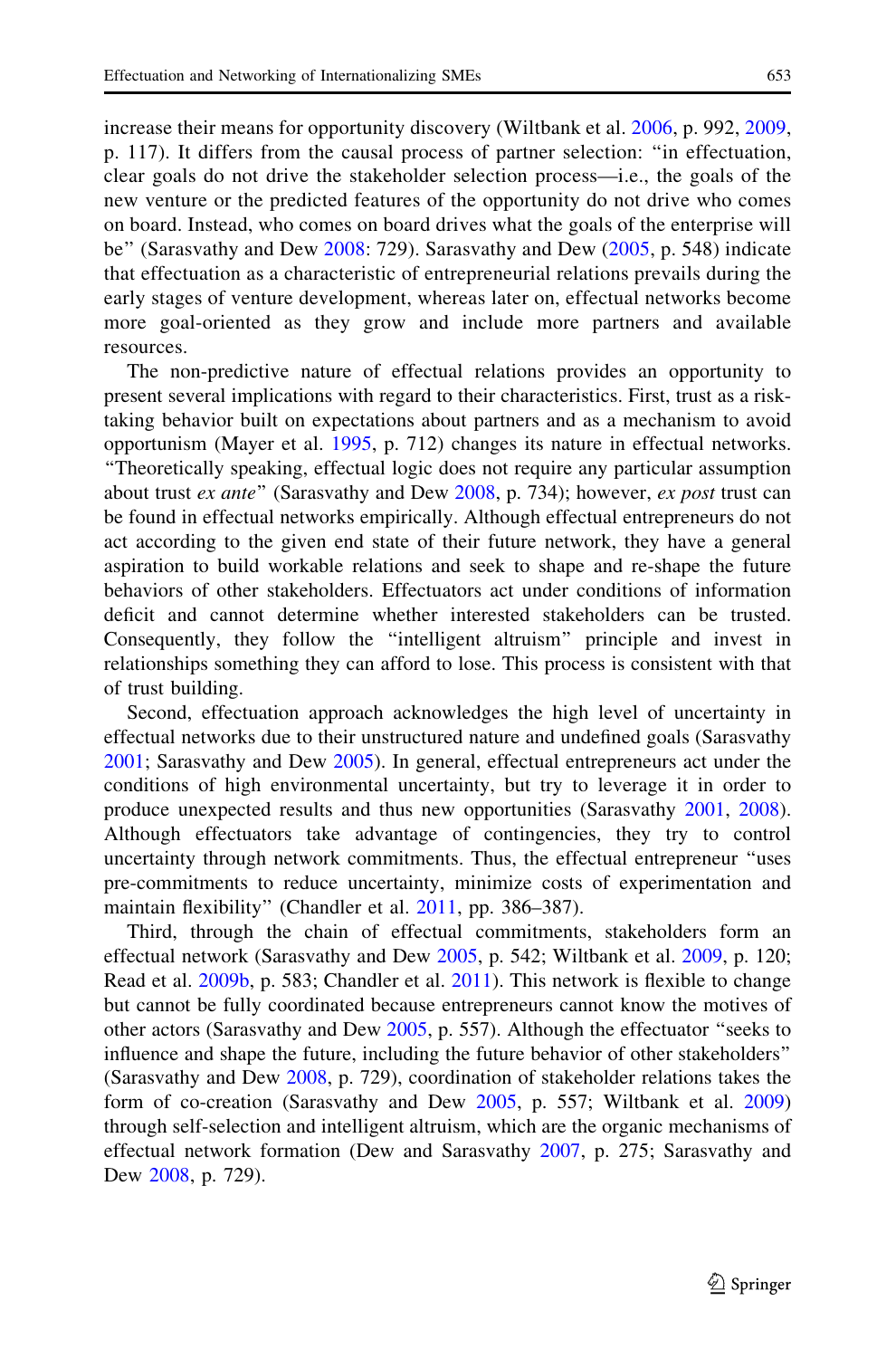# 2.4 Comparison of Network Concept in the Revisited Uppsala Internationalization Process Model and Effectuation Approach

In order to achieve theoretical rigor when combining different theories, it is essential to establish complementarity and examine the ''interactive effects'' of these theories (Bello and Kostova [2012](#page-26-0), p. 541). Therefore, this section focuses on outlining commonalities and differences in the assumptions about network relations of the revisited Uppsala model and effectuation. Schweizer et al. ([2010\)](#page-29-0) argue that internationalization resembles the entrepreneurial process, and subsequently develop the synthesized Effectual Uppsala model that brings together effectuation and IE (Sarasvathy et al. [2014\)](#page-28-0). Johanson and Vahlne ([2009\)](#page-27-0) indicate that the revisited Uppsala model is consistent with the entrepreneurial theory of effectuation. They argue that ''the effectuation process has much in common with our internationalization process model including similar environmental characteristics, a limited number of available options, incremental development, and an emphasis on cooperative strategies'' (Johanson and Vahlne [2009](#page-27-0), p. 1423). Furthermore, both the revisited Uppsala model and effectuation theory build on the process-based view. For the former, it is a non-deterministic process of foreign expansion (Johanson and Vahlne [2009,](#page-27-0) p. 1412); for the latter, it is the entrepreneurial process of creating a new venture (Read et al. [2009a,](#page-28-0) p. 4).

While Sarasvathy et al. [\(2014](#page-28-0), p. 80) acknowledge several similarities; they identify two critical differences between the Uppsala Effectuation model (Schweizer et al.  $2010$ ) and the effectuation model, as follows:

First, the effectual process involves several cycles of interactions between stakeholders. Second, opportunities are not taken as given or exogenous to the process in effectuation … [emphasizing] the impact that stakeholder selfselection in the effectual process has on the formulation of new ends. These new ends then constrain and enable future courses of action available for the new venture and its internationalization process. We believe that using a statevariable or change-variable framework [refer to Schweizer et al. [2010](#page-29-0) model] precludes a non-teleological depiction of the process. Put more simply, when we view the world through the lens of state or change variables, we eliminate room in the model for purpose (i.e., teleology) and how that evolves and changes over time. (p. 80)

Our paper identifies several commonalities and differences in the two theories and, in particular, in their understanding of network relations. First, internationalization resembles the entrepreneurial process and is related to risk taking, opportunity creation, and exploitation (Schweizer et al. [2010](#page-29-0); Sarasvathy et al. [2014\)](#page-28-0). Similarly, Jones and Coviello [\(2005](#page-27-0), p. 284) state that internationalization is an entrepreneurial process; this makes causation and effectuation relevant to analyzing firms' internationalization processes (Harms and Schiele [2012](#page-27-0)). Internationalization and effectuation share a common problem space because they both include Knightian uncertainty (''it is impossible to calculate probabilities for future consequences''), goal ambiguity (''preferences are neither given nor well ordered''),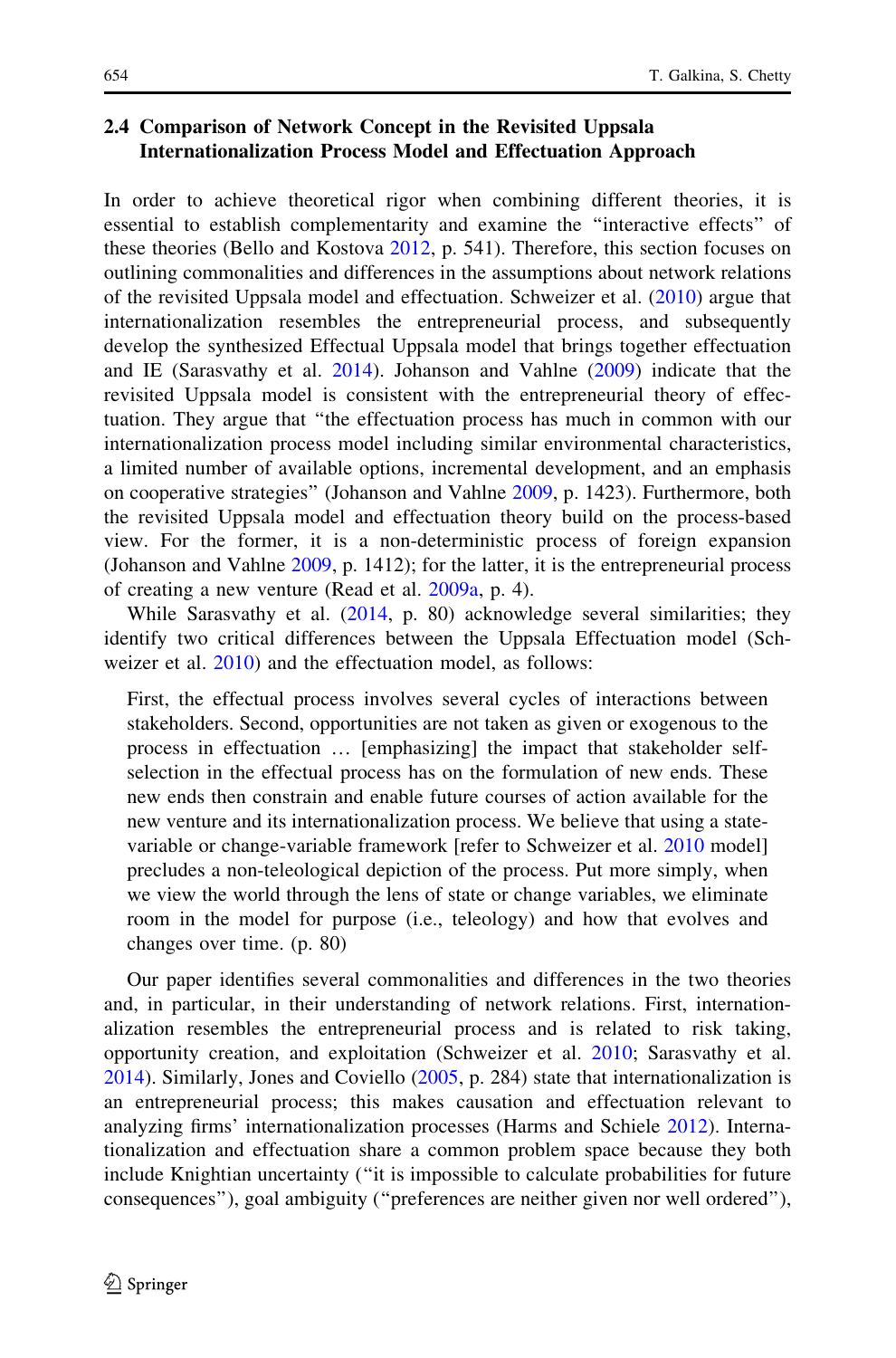and environmental isotropy (''it is not clear what elements of the environment to pay attention to and what to ignore'') (Sarasvathy [2008](#page-28-0), p. 70).

Second, according to Johanson and Vahlne ([2009,](#page-27-0) p. 1425), the internationalization process starts with knowledge and a firm's relations. Similarly, the effectuation process starts with means, including ''what I am,'' ''what I know,'' and "who I know;" in which the "what I know" component of an effectuator's means relates to knowledge and ''who I know'' implies network relations (Sarasvathy [2001,](#page-28-0) p. 253; Wiltbank et al. [2009](#page-29-0), p. 991; Read et al. [2009a,](#page-28-0) p. 4). Thus, the two theories have almost similar starting points. It can also be seen that the ''who I know'' aspect of the entrepreneurial set of means is similar to the concept of network position employed in the revisited Uppsala model. However, there are some differences that need to be pointed out. While Johanson and Vahlne [\(2009](#page-27-0)) discuss the concept of network position mainly from the business network perspective at the firm level, ''who I know'' in effectuation theory includes three levels: (a) the individual level in the form of social networks; (b) the firm level in the form of organizational resources; and, (c) the level of the economy in the form of socio-political institutions (Sarasvathy [2001,](#page-28-0) pp. 250, 253). Hence, Sarasvathy's ''who I know'' component of effectual means is a broader concept than that of the firm's network position.

Third, both theories emphasize the critical role of commitments in network relations. Thus, in the revisited Uppsala model, mutual commitment is defined as ''the product of the size of the investment times its degree of inflexibility'' (Johanson and Vahlne [2009,](#page-27-0) p. 1412). Commitments are important for the learning process and accumulating knowledge about foreign markets. In effectuation theory, commitments among stakeholders are also central to the effectuation process; they represent the building blocks of the effectual networks (Sarasvathy [2008,](#page-28-0) p. 109). However, in the revisited Uppsala model, commitments lead to building trust and avoiding opportunistic behavior (Johanson and Vahlne [2009](#page-27-0), p. 1414). In turn, as shown earlier, effectuation theory sees trust as a theoretically irrelevant concept (Sarasvathy and Dew [2003](#page-28-0), [2008,](#page-28-0) p. 734) and the mechanism of intelligent altruism in effectual commitments ''eradicates the need to overcome opportunism by merely making it irrelevant to the creation of new markets'' (Sarasvathy [2008](#page-28-0), p. 119). Although pre-commitments help to control uncertainty, they are used to create more space to leverage contingencies and experimentation (Chandler et al. [2011,](#page-26-0) pp. 386–387).

Fourth, both the revisited Uppsala model and effectuation consider opportunity development through networks to be the main trigger of the process. According to Johanson and Vahlne [\(2009](#page-27-0), p. 1420), however, opportunities are both discovered and created. This means that some exist in the outer environment, waiting to be discovered and exploited. In effectuation, opportunities are only created and, more specifically, co-created by any and all interested stakeholders because nothing in the environment is given as exogenous (Sarasvathy [2008,](#page-28-0) p. 73; Wiltbank et al. [2009;](#page-29-0) Dew et al. [2009](#page-26-0); Read et al. [2009a](#page-28-0)). Furthermore, while the Uppsala model mentions opportunity discovery and creation at the firm level, effectuation highlights opportunity creation at the level of an individual entrepreneur.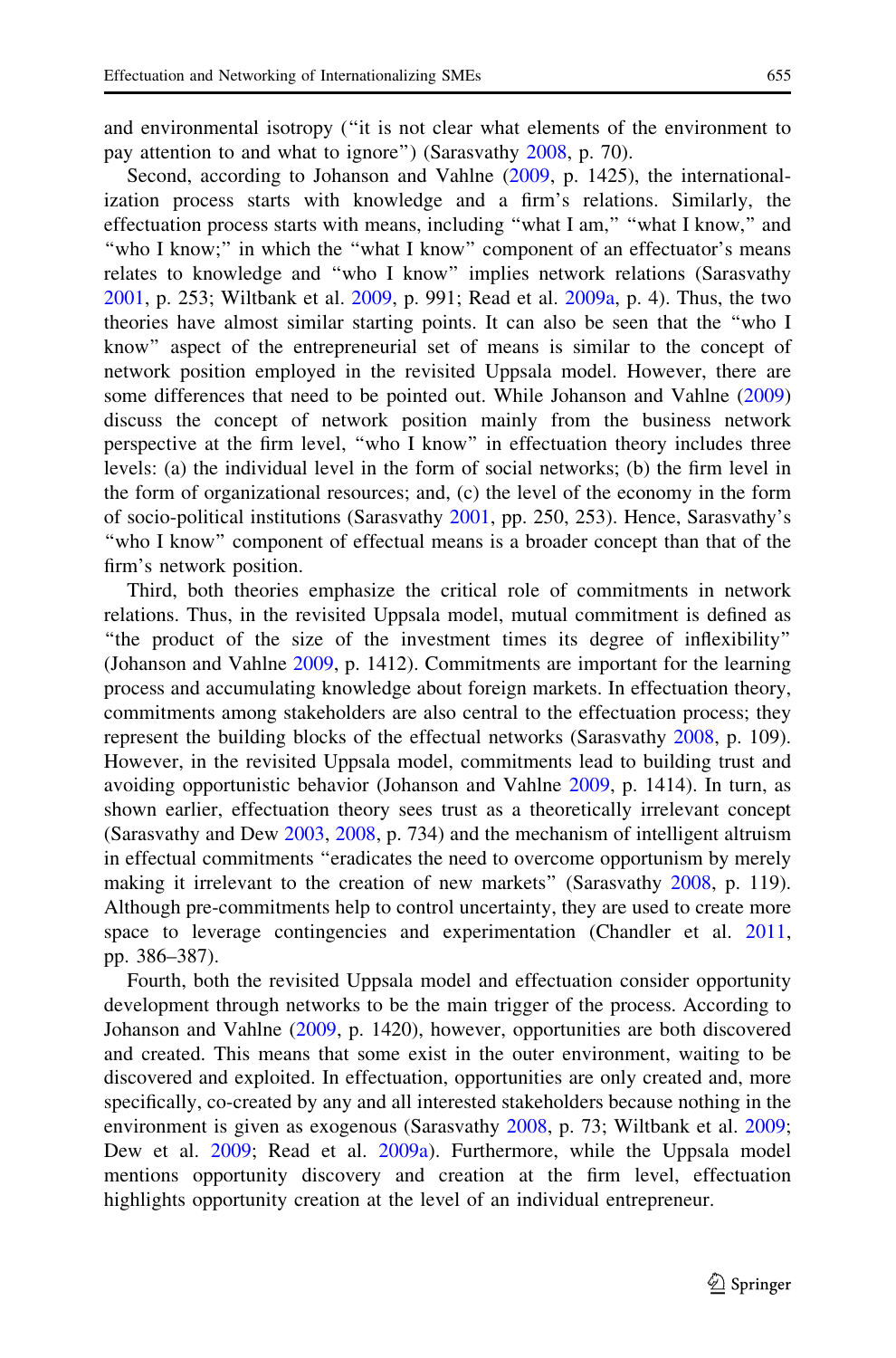<span id="page-9-0"></span>Our comparison shows that despite some differences the revisited Uppsala model and the effectuation approach have much in common in understanding network relations (see Table 1). Thus, effectuation can complement the revisited Uppsala model and help to explain the above stated anomalies in SMEs' foreign expansion. The integration of the two models can help to capture both networking and opportunity development during the early phases of internationalization by SMEs. It also fulfills the need to bring more entrepreneurial theories to strengthen IE research (Jones et al. [2011](#page-27-0)).

# 3 Methodology

Qualitative methodology is coherent with the inductive and exploratory course of this study, which uses the theory of effectuation as a foundation to address a research gap in internationalization theory (Gummesson [2000;](#page-27-0) Denzin and Lincoln [2000;](#page-26-0) Pratt [2009\)](#page-28-0). Since effectuation has been recognized as a nascent theory (Perry et al.  $2011$ ), qualitative methodology is appropriate for this stage of the theory development (Edmondson and McManus [2007](#page-26-0)). Similarly, the case study approach has been applied in other studies applying effectuation principles to the internationalization process (Schweizer et al. [2010](#page-29-0); Gabrielsson and Gabrielsson [2013;](#page-27-0) Kalinic et al. [2014;](#page-27-0) Sarasvathy et al. [2014\)](#page-28-0).

An exploratory multiple-case study approach has been employed, which is a relevant choice for several reasons. Case study strategy gives a certain meaning to

|                  | Networks in the revisited Uppsala model<br>(Johanson and Vahlne 2009)                                          | Networks in the effectuation approach<br>(Sarasvathy 2001, 2008)                                                                                             |
|------------------|----------------------------------------------------------------------------------------------------------------|--------------------------------------------------------------------------------------------------------------------------------------------------------------|
| Problem<br>space | Uncertainty, lack of resources and<br>information                                                              | Knightian uncertainty, goal ambiguity, and<br>environmental isotropy                                                                                         |
| Type of<br>model | Emphasis on process; state and change                                                                          | Emphasis on process; expanding cycle of<br>resources and converging cycle of<br>constraints                                                                  |
| Commitments      | Commitments are important in the<br>network-building process and learning<br>about foreign markets             | Commitments are the building blocks of<br>effectual networks; they help to control<br>uncertainty and leverage contingencies                                 |
| Opportunities    | Opportunities are both discovered and<br>created through networks at the firm<br>level                         | Opportunities are not given as exogenous<br>but are created and co-created together<br>with other stakeholders at the level of an<br>individual entrepreneur |
| Trust            | Building trust in relations is one of the key<br>issues in internationalization                                | Getting involved with "who I know"<br>presumes some ex ante trust; ex post<br>trust can be found empirically                                                 |
| Uncertainty      | Building new relations and strengthening<br>existing ones help to reduce uncertainty<br>caused by outsidership | Uncertainty is controlled by pre-<br>commitments                                                                                                             |
| Coordination     | Network relations can be coordinated                                                                           | Network coordination through co-creation                                                                                                                     |

Table 1 A comparison of networks as used in the revisited Uppsala internationalization process model and the effectuation approach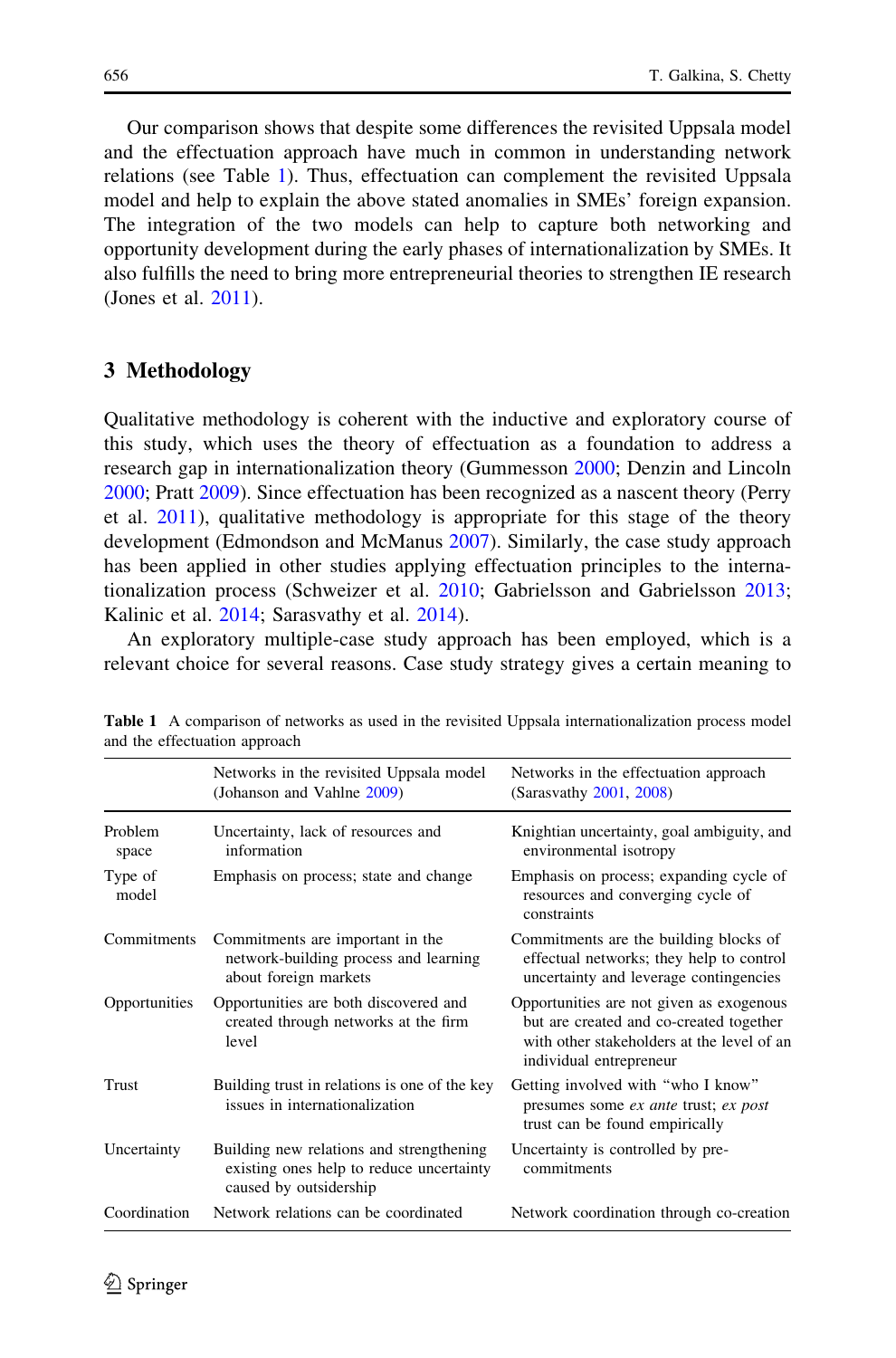the phenomenon because it introduces local context and situational constraints (Yin [2004;](#page-29-0) Stake [1995](#page-29-0)). Attention to detail, nuance, and interdependency provides a holistic perspective on the phenomenon being studied, and reveals a comprehensive picture of its nature in totality (Yin [1981,](#page-29-0) [2004](#page-29-0); Verschuren [2003](#page-29-0)). In addition, it is a strong methodological strategy for the research of sparsely investigated issues and theory development (Eisenhardt [1989](#page-26-0); Marshall and Rossman [1999](#page-28-0); Jensen and Rodgers [2001](#page-27-0); Remenyi et al. [2002](#page-28-0); Eisenhardt and Graebner [2007\)](#page-26-0). The nature of this research is inductive as it does not intend to test any new propositions or hypotheses, but rather aims to extend the extant theory of effectuation.

Since information from multiple sources provides a more comprehensive and detailed understanding without chance associations (Yin [1994](#page-29-0), p. 45; Stake [1995,](#page-29-0) p. 4), this study is based on seven cases of SMEs from Finland that have established international operations. The selection of seven firms falls within Eisenhardt's [\(1989](#page-26-0)) suggestion for the appropriate number of cases, which is between four and ten, because it is enough for analytical generalization without creating an unwieldy volume of data (Yin [1994;](#page-29-0) Patton [1990](#page-28-0)). While the context of this study is the internationalization process of Finnish firms to Russia, during the interviews they mentioned their entry and expansion into other foreign markets. Since Russia is a turbulent foreign market filled with uncertainty, it provides the opportunity to capture the phenomenon of effectuation during the internationalization process. Furthermore, there is a dearth of studies on SME entry into the Russian market so this study makes a useful contribution to the literature. Consistent with Pettigrew [\(1990](#page-28-0)), Eisenhardt and Graebner ([2007\)](#page-26-0) and Eisenhardt ([1989,](#page-26-0) p. 537), selecting extreme cases for theoretical insight makes the phenomenon of interest ''transparently observable''.

Replication logic and purposeful sampling was employed to select the case studies, which means that the cases were selected for a specific reason and have a special significance in the study (Yin [1994](#page-29-0); Stake [1995,](#page-29-0) p. 4). The criteria for selecting the case firms were SMEs with less than 250 employees, which is a definition in the European Union (European Commission [2003](#page-26-0), p. 5), international operations, and willingness to participate in the research. After examining the internet profiles of several companies, ten firms were invited to participate that were considered to be suitable for this study, with seven of them agreeing.

In order to avoid the bias of only observing effectual logic in networking during the internationalization of the selected firms, general questions were asked first regarding relationship establishment in the internationalization process, with effectual networking being focused upon later in the interviews. For instance, effectual networking was revealed from the stories about spontaneous and unintended partnership. In total, seventeen semi-structured interviews were conducted with the founders and/or managers responsible for internationalization from these seven firms. During data analysis, which began during the interview process, all firms provided evidence of employing effectual logic of networking during internationalization to some extent (see Table [2\)](#page-11-0).

This multiple-case study involved semi-structured interviews with an interview protocol employed for guidance. The topics covered in the interviews related to networking activities and their impact on the internationalization process. Each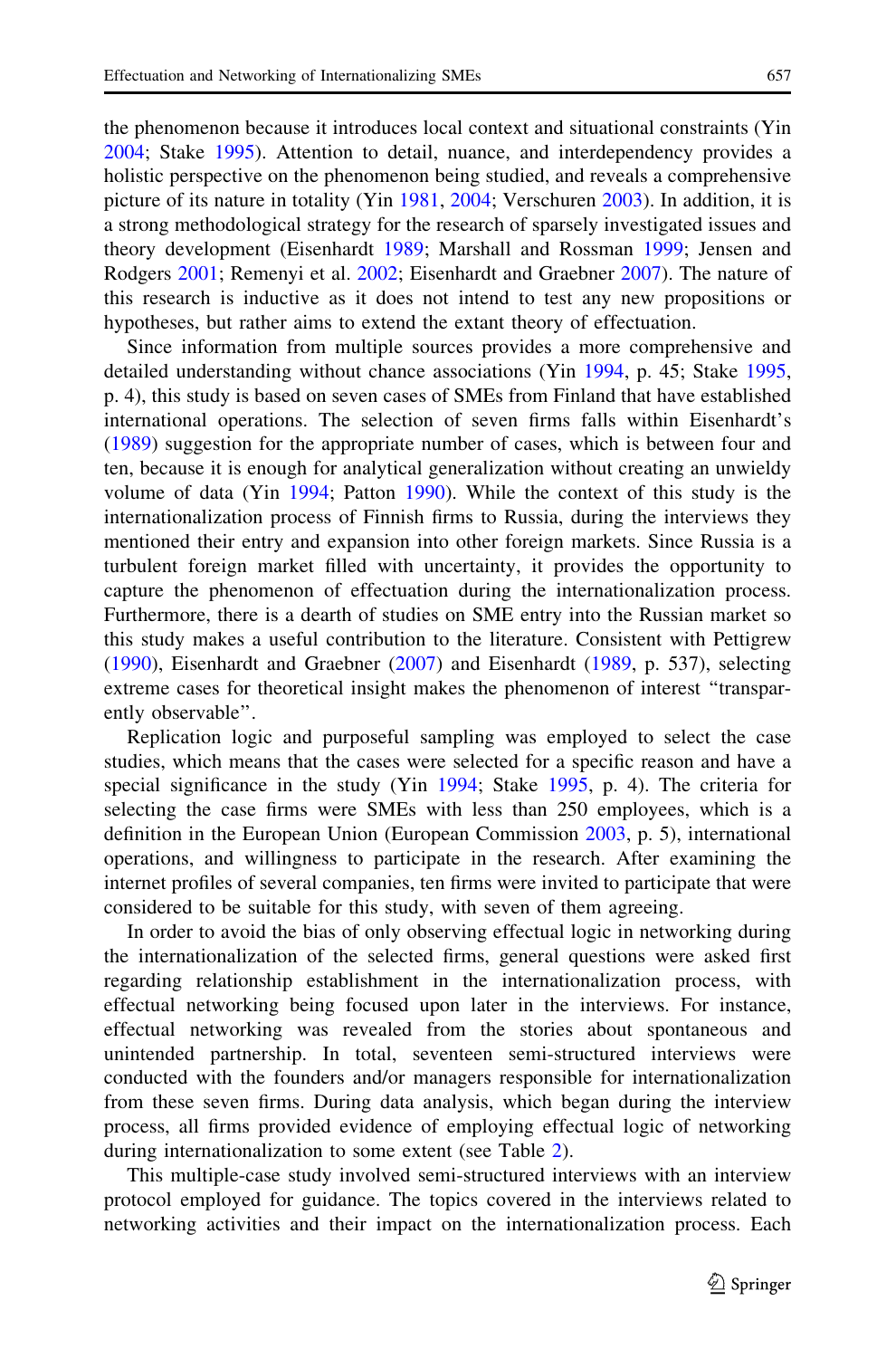| Firm's industry                                                                                | Year of<br>firm's<br>inception | Year of initial<br>internationalization | Number<br>of<br>employees | Number<br>of<br>foreign<br>markets | Mode of<br>internationalization            |
|------------------------------------------------------------------------------------------------|--------------------------------|-----------------------------------------|---------------------------|------------------------------------|--------------------------------------------|
| F1. Software for optical<br>reader                                                             | 2006                           | 2007                                    | 130                       | 21                                 | <b>Subsidiaries</b><br>Sales offices       |
| F2. Turnkey luxury<br>interiors for the cruise<br>ship industry and<br>architectural buildings | 1987                           | 2008                                    | 90                        | 1                                  | Sales office                               |
| F3. Facilitation and<br>corporate training                                                     | 2003                           | 2007                                    | 7                         | 5                                  | <b>Subsidiaries</b><br>One joint venture   |
| F4. Fashion garments<br>and accessories                                                        | 2005                           | 2010                                    | 5                         | 1                                  | Sales office                               |
| F5. Supplier of<br>equipment and<br>coating technology                                         | 2005                           | 2007                                    | 60                        | 25                                 | <b>Subsidiaries</b><br>Sales offices       |
| F6. Business consulting                                                                        | 1993                           | 2007                                    | 24                        | 1                                  | Subsidiary                                 |
| F7. Design of climbing<br>equipment                                                            | 2004                           | 2005                                    | $\overline{c}$            | 14                                 | Official<br>representatives<br>and dealers |

<span id="page-11-0"></span>Table 2 A profile of the firms in this study

interview lasted between 60 and 90 min, was recorded, and later transcribed. In order to avoid validity problems related to multiple fieldworkers and separating data collection from data coding (Miles [1979](#page-28-0)), data collection and interview transcribing has been done by one person, one of the authors of this article. Informants were made aware they were being recorded. Those who wanted to know the questions before the interview were sent them via e-mail, together with a general description of the project. During the interviews, some respondents wanted to draw diagrams of their network relations in order to provide more illustrative information. These drawings were later used to organize and analyze the data.

To ensure the reliability of responses during interviews, some techniques proposed by Huber and Power ([1985\)](#page-27-0) were employed. In addition to primary sources of information, secondary sources in the data collection process were included. These contained general information about the individuals to be interviewed, the history of their companies, core businesses and products, and their main clients and suppliers, which were found from the companies' websites, industry-associated websites, and other available press releases. This information was used to both prepare for the interviews and to validate the information obtained during the interviews (Cassell and Symon [1994](#page-26-0)). Data triangulation was achieved by comparing information obtained during the interviews with information from the secondary sources. For example, in case F5 we used the company's brochures and their internal Power Point presentations to check the content of business relations that the respondent described in the interview. The interview transcripts, and drawings that respondents produced during the interviews, were combined with the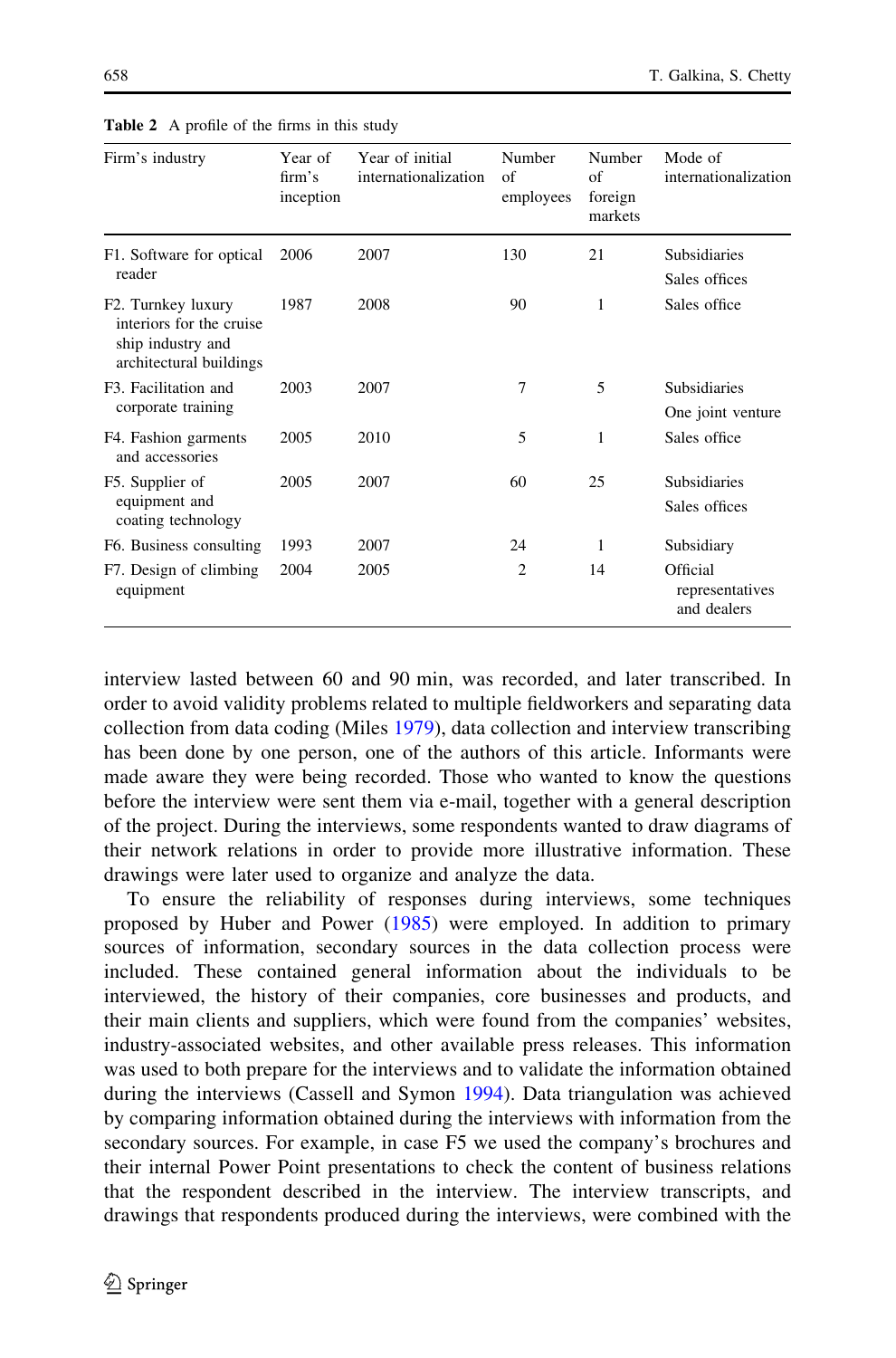secondary evidence to produce a detailed description of the entrepreneurs' networks. The findings were validated through the feedback to the research sites (Miles [1979\)](#page-28-0); the interview transcripts were sent back to the respondents for additional verification to confirm the accuracy of the information. Furthermore, some of the relevant findings from this study were exposed to questioning when presented at different industry seminars.

During data analysis, the accuracy of interpretations was checked by other independent scholars in the related field through presentation and discussion of the preliminarily findings at research seminars. The data analysis included within-case and cross-case displays, field notes, matrixes, tables, and networks in order to find patterns and themes in the data (Miles and Huberman [1994\)](#page-28-0). The analysis initially included identifying the key themes in the literature, which were refined and revised against the emerging data. During the analysis process these key themes were given descriptive codes, which were searched for in the transcripts and secondary data and were as follows; networking processes, logic, trust, risk and uncertainty, and coordination. The next section presents the results of this analysis.

# 4 Case Studies

### 4.1 F1

F1 is a small firm from Finland founded in 2006. It produces special software for optical readers, which use mobile phones/devices to add any electronic information or systems to printed products and to electronic information on screens. At the time of data collection, it had 100 people employed in the home country and 30 abroad. The internationalization process for the firm started immediately after start-up; nowadays, it is operating in more than 20 countries. The following narratives from the interview with the founder of F1 illustrate the firm's internationalization and networking during this process.

When asked about how the firm started, the answer was: "I cannot say that there was something started. I don't feel that something started … there was no first country. No, we don't work that way. We've never targeted any country, we've never chosen any strategic issue, we've never focused. We don't try to build a highway up to the top of the mountain and then buy a Mercedes and drive to the top. It happened because we had some contacts in some places; life brought us there…''

He explained the importance of ''who you know'' and the means-driven approach to entering Russia as follows: ''We entered Russia without making the effort we should have made. The contacts that brought us there were outside; these key people are not directly there. We started in Lithuania, and those people in Lithuania happened to have close relations with our Russian partners. So, they brought us to that sector… The main point is that we never intentionally, strategically planned that: 'Now we should establish subsidiary in Moscow,' 'Now we should go Ekaterinburg, St. Petersburg,' no… The subjective side of business is more important. We need to find people, not companies, not structures.''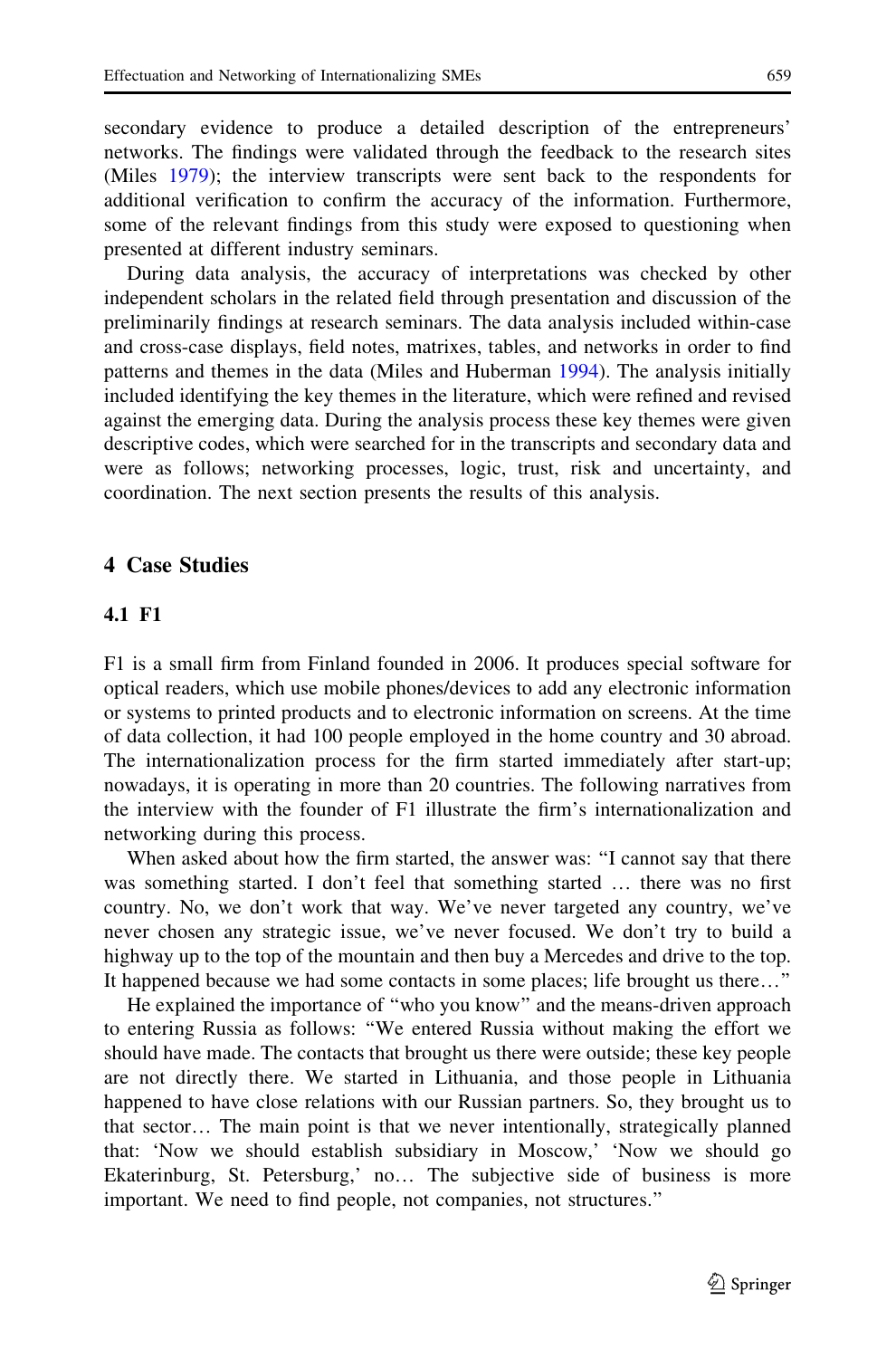Networking with unknown partners involves a coexistence of adventure and uncertainty, and being open to unexpected opportunities: ''And I would not call this networking risky. I see more fun! It is fun but without stressing the entertainment side. It is very serious. You can only trust your partner later when you have worked together and know the reason for your partnership. But in the beginning there is no real trust, maybe only on some general level.''

# 4.2 F2

F2 is a Finnish SME that produces turnkey luxury interiors for the cruise ship industry and architectural buildings. It was founded in 1987, and its solutions find application in luxury sea liners, shopping areas, business centers, hotels and restaurants. F2 employs 50–90 workers and uses subcontractors. In 2009, the annual turnover of the firm was 11 million Euros. At the time of the interview, F2 had expanded only to Russia.

The following narratives are from the interview with the business manager responsible for Russian markets. They illustrate the means-driven approach to networking during internationalization to Russia, i.e. ''what I know,'' ''who I know,'' networking processes and trust-building. In addition, they illustrate the importance of a wide network in creating new opportunities: ''We did not conduct any market research before making the decision to enter Russia. I know so many Finnish firms that have already started their business in Russia and we have a very close connection with them. Everybody knows something which you don't know, and you don't realize that this is important, but sooner or later you do. If you have a wide network it is like fishing: something always comes up. This is the net and in this net I use a lot of my intuition because there are many unplanned things. Every time when I have, let's say, a feeling that a person can be interesting for business I just go and say 'Hello, I'm from Finland. What are you doing? What is your business?' And if there is something, it might be a connection.''

The following narrative shows that by networking with all and any interested stakeholders, entrepreneurs place new relations into the stock of their means that can be activated in the future. It takes time to learn about ''who you know'', and this leads to uncertainty about how the relationship will develop: ''I don't think this kind of connection can be risky because you don't open all the cards in the beginning. There are no right or wrong persons; they are just connections which may be useful someday… Someday something will be very useful and bring an opportunity… You cannot fail because you cannot know in advance which is the right connection and which is not. Of course, you need to have some level of trust to connect with potential partners. But it is not like you know them for a long time.''

F2 illustrates the challenges of coordination in balancing causal and effectual networking, as the entrepreneur explains: ''I try to coordinate my networking somehow. I have a very big list, companies, people, happenings, events. This is what I plan. Of course, it is normal to plan but the more you plan the more things change. I don't have clear plans about my network, I just have a vision.''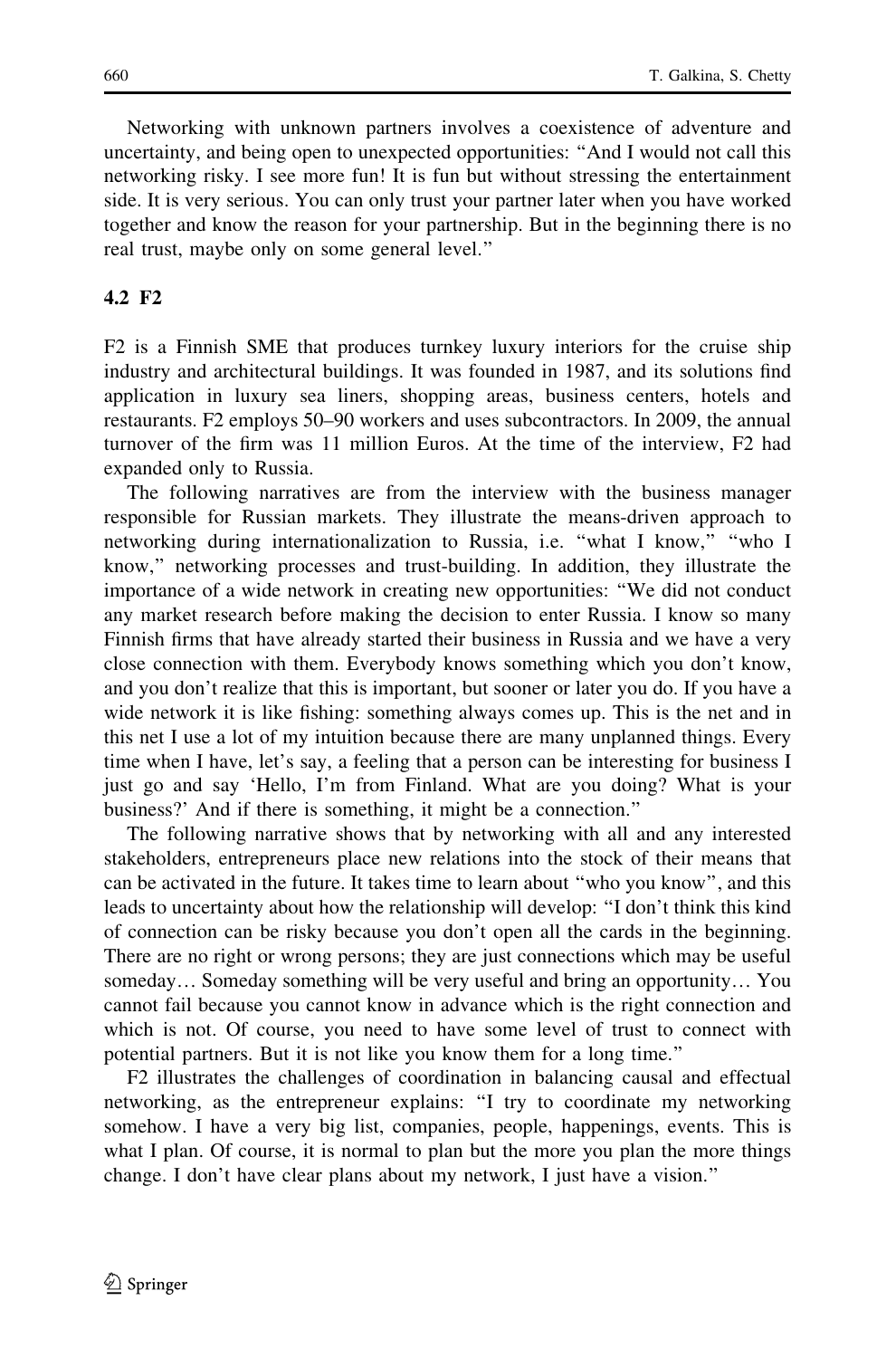### 4.3 F3

F3 is a small Finnish company founded in 2003. Through meetings and workshops, it provides training and facilitating services for various companies and teams wishing to enhance their competences, creativity, team commitment and problemsolving skills. Currently, F3's team has nine people, four of whom work outside Finland. The company has its branches in five countries. One of the founders of F3 shares some thoughts about the company's internationalization and foreign networking. The following narrative shows how the entrepreneur was open to unexpected relationships, and thereby discovered opportunities through networks: ''For us, people came first. The geographical destination was the second thing. We actually had many contacts coming to us and asking about doing business together. Our first country was Germany. We didn't specifically plan to go there. We actually had some contacts in Berlin, but we met them at a conference in Moscow. We started with having fun at that conference and drinking together. And then they got interested in expanding their business model, and they wanted to start business with us. This was not a strategic planning… to choose the country and then network there… We have a very spontaneous type of network… We're a very spontaneous company, very spontaneous people, we're not organized, and perhaps we're not a very good company. Commitment becomes a big challenge in these spontaneous relations… because nobody is forced to join and stay; there is so much freedom, no clear goal and no expectations. There is only vision of what we can possibly do together and motivation… This requires an open mind, transparency and willingness to share.''

Another founder of F3 also shares his thoughts about the difficulties of international networking and building trust in relationships: ''It is hard to say whether our networking activities are planned. Things just happen. I don't see much of risk in it. The only thing is that this networking with whoever is interested takes so much of my time. Sometimes I want to get rid of my contacts… and you need to establish trustful relations with them, it takes time and emotional energy. Of course, there is some professional trust in the beginning. Then you just hope to build personal trust to keep on working together.''

### 4.4 F4

F4 is a small Finnish firm founded in 2005. It designs and produces headwear, scarves and accessories. The products are made in different parts of Europe and finalized in Finland. Currently, the team has six people, four of whom are partners owning shares of the firm, while the other two are hired trainees. While F4 has a wide network, it has to actively maintain these relationships to retain them in the hopes they may eventually be of use. The firm has a sales subsidiary in Russia.

Their expansion into Russia was not planned, but was rather a vague intention. It is a current trend for Finnish firms to expand into Russia as the two countries share a border. As one of the founders of F4 states: ''We never did any market research about textile and design industry there. There was no strategic decision. Through a third person, we got one guy who was looking for an internship so we employed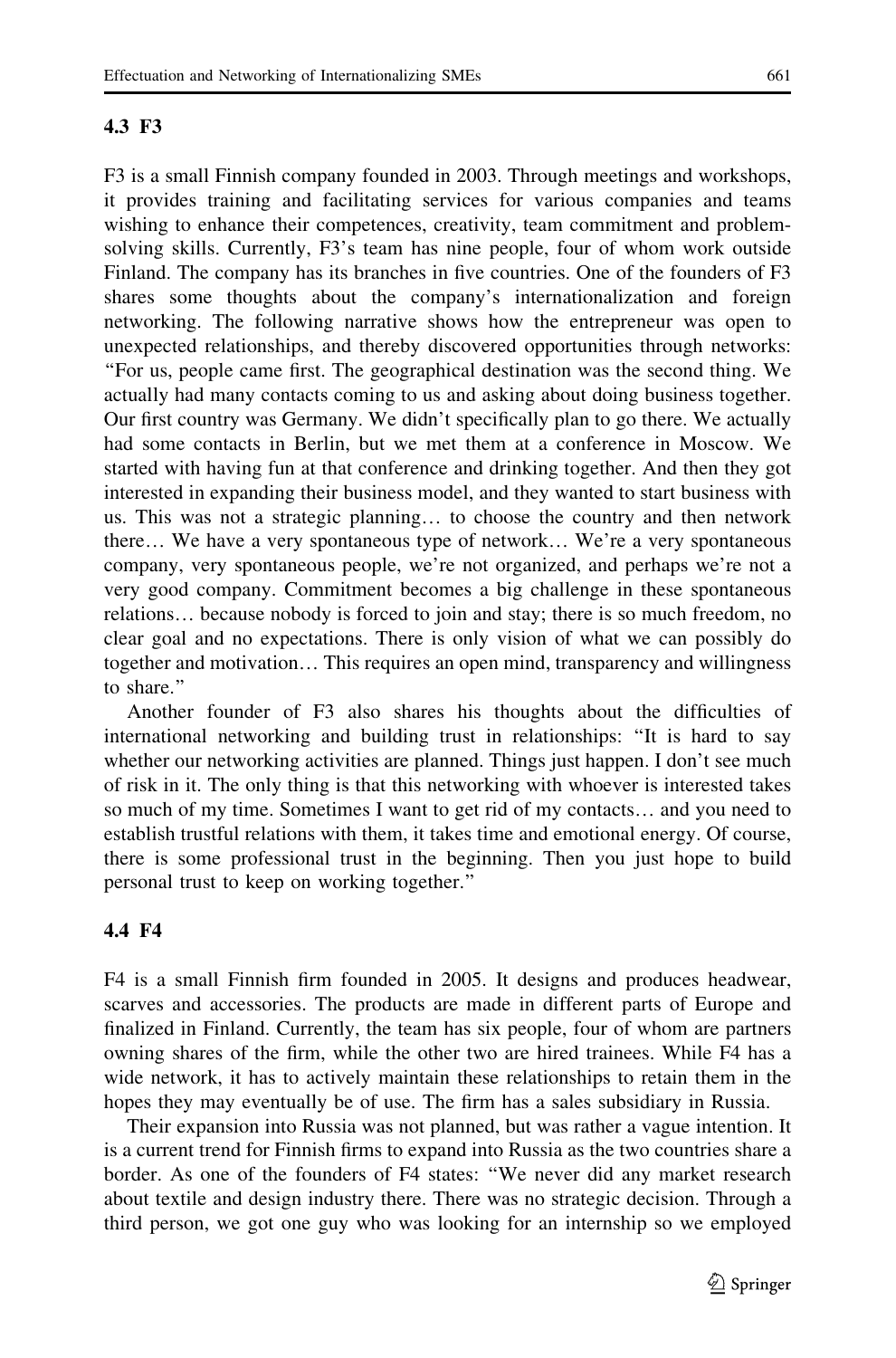him. It happened that he had a Russian background; he spoke Russian and had connections through his family with key people in the Russian textile industry and some trade associations. Once he started at F4, we began to think that through him we could find some opportunities in the Russian market. But all this internationalization started unexpectedly, only because of this guy.''

The following narrative illustrates the effectual and causal nature of networking: ''We have developed a strategic list of potential clients and retailers, and we try to network according to this list. But often finding good partners is a matter of intuition: it is a matter of feeling. Things go in a really unpredictable way. I really don't know how they go… It is complete chaos… Things roll like a snowball; nothing is clear at this point… Things just happen, we don't plan them. It is hard to trust your potential partners in this situation. But we have kind of general trust in people, so we are optimistic about them even before we have any business together. More trustful relations develop when you have an established relation, you commit to it, and others just trust you more.''

#### 4.5 F5

F5, founded in 2005 in Finland, is a supplier of equipment and coating technology for global markets. It develops applications and equipment for clean-tech and renewable energy fields, especially in glass, solar and emerging thin film markets. It also offers complete coating services. By the time of the interview, F5 had sales offices in 25 countries and employed 60 people. Below are excerpts from the interview with Marketing Manager Russia of F5, who is also responsible for internationalization activities. He shows that networking during internationalization often does not have any goal, and that relationships develop organically: ''We are not really active in expanding our network anyhow in a conscious way. The network expands because we just do things. We do not say 'OK, now we're directing to London or somewhere else'. It is somehow very natural. Our existing connections bring new connections; some of them are not active, but we use them when needed. For example, I have a good contact with one person from my previous job; by accident his father happened to be one of the inventors of the coating technology that we are using now in F5. So, his father knew all the key people in Zelenograd Science Park in Russia. So, it was kind of luck that we knew that person; through him we brought our business to Russia. Also, a lot of trust comes from these personal relations.''

The interviewee also mentions that unexpected relationships can bring new opportunities, and causal and effectual networking is intertwined with more goaldriven partnerships: ''When F5 decided to expand to Russia, I developed a network plan that contained the key organizations and people to contact, and the main exhibitions and network events [in which] to participate. This was strategic. But every day there is something spontaneous, there are many surprises. You never know where connections may come from. Today, we have a very good connection with St-Petersburg State University. We sell our equipment there, but we never planned it. We have it because of the recommendation of one professor. Also, probably the reason why we are quite successful in Russia is that our company got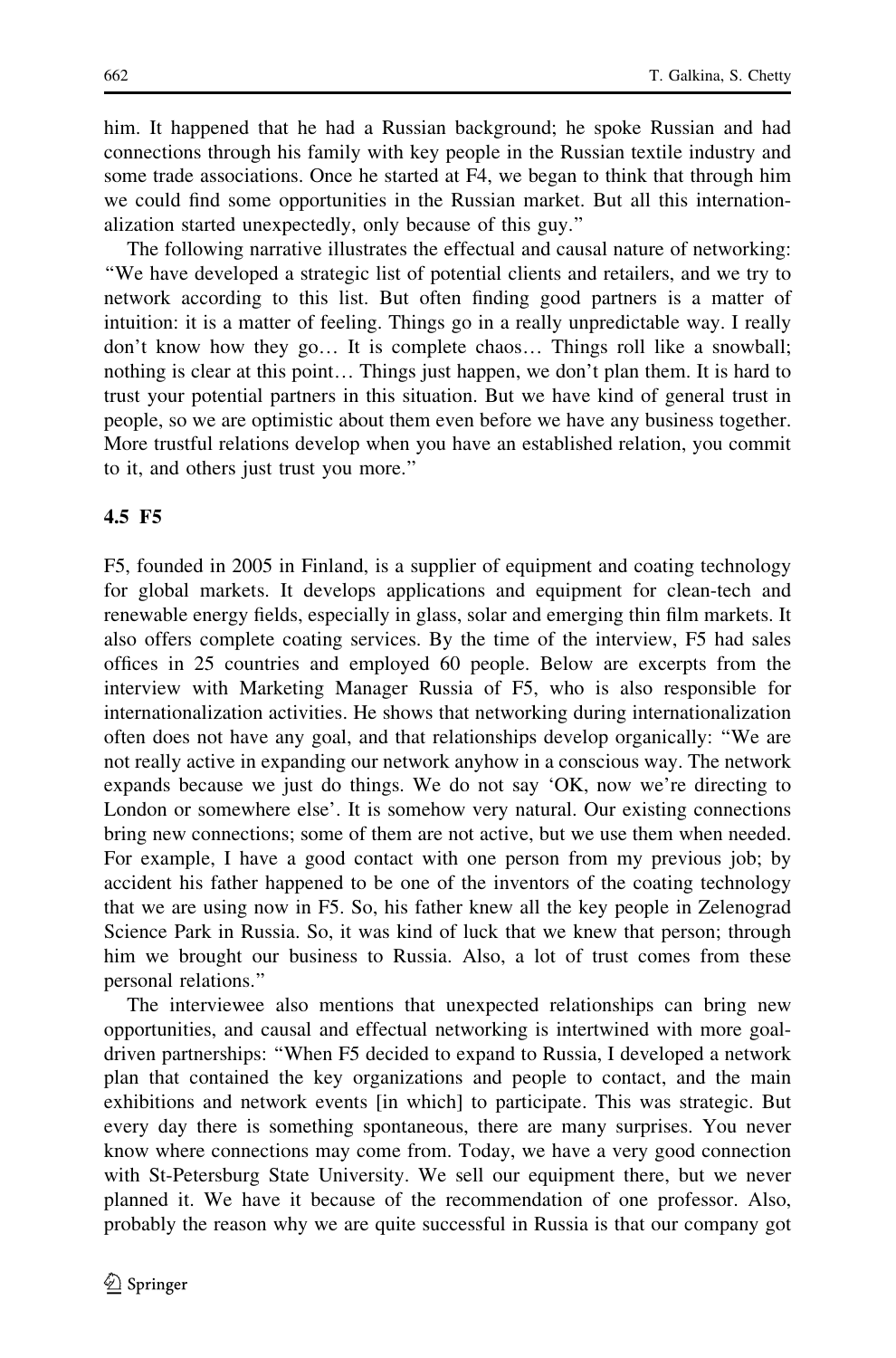good publicity there. And it was also very unexpected and unplanned. Once, the head of Rosnanotech, A. Chubais visited Finland and decided to come to our company. I mean, we never planned to have a contact with such a 'high' person; it opened many doors for us.''

# 4.6 F6

F6 is unique in our sample because it is a Finnish consulting firm within a Research Institute. Formed in 1993, it provides consulting services for project businesses in sectors such as energy, shipbuilding, pulp and paper, and telecommunications. Currently, F6 employs 24 people. In 2007, F6 established a separate unit in St. Petersburg, Russia. One of the founders of F6 explains they used both planned and unplanned networking, and were open to unexpected outcomes from these relations: ''You do not always know where a situation will take you but you realize it is important to be there in order to let things develop when possibilities for networking and business might be created. You should not plan too much. Often surprising things happen that create new possibilities you could not predict. It requires improvisation and an open mind.''

Another project manager from F6 describes how the internationalizing firm networked by using means-driven logic and starting with ''who do we know.'' The narrative also illustrates that the firm had an insider position in the network. ''Before F6 decided to expand to Russia, it already had a very extensive network of Russian experts. These contacts were from both [the] academic world and from different industries and projects. So, it was quite [a] natural decision to open an office in St. Petersburg. People were already there; it was a question of just a legal establishment and bureaucratic work. This existing network was very trustworthy in itself and helped a lot in gaining some trust.''

While the firm initially used effectuation to enter Russia, when it became established it engaged in more causal networking strategies. In addition, effectual networking allowed the spontaneous creation of new opportunities as the following narrative illustrates: "Since F6 now has an office in St. Petersburg, and as things got into their routines, we have more planned networking. But before it was not like that: nothing was defined. Many positive things were happening ad hoc. When you have a good network that works well it might be even better to have things unplanned. The greatest value this network provides is flexibility. If you have trustworthy partners and experienced people you can always have nice ideas and are not afraid to share them. That is very important. If someone has an idea, he or she can ask another person, have a meeting or call someone ad hoc and discuss. Most of the best opportunities come unplanned. This network gives the possibility to seize these opportunities and that's very valuable.''

### 4.7 F7

F7 was founded in 2004 in Espoo, Finland. The company designs, produces and sells a motorized climbing wall that scrolls down as it climbed, allowing climbers to practice in small spaces. The company currently has its own offices in USA and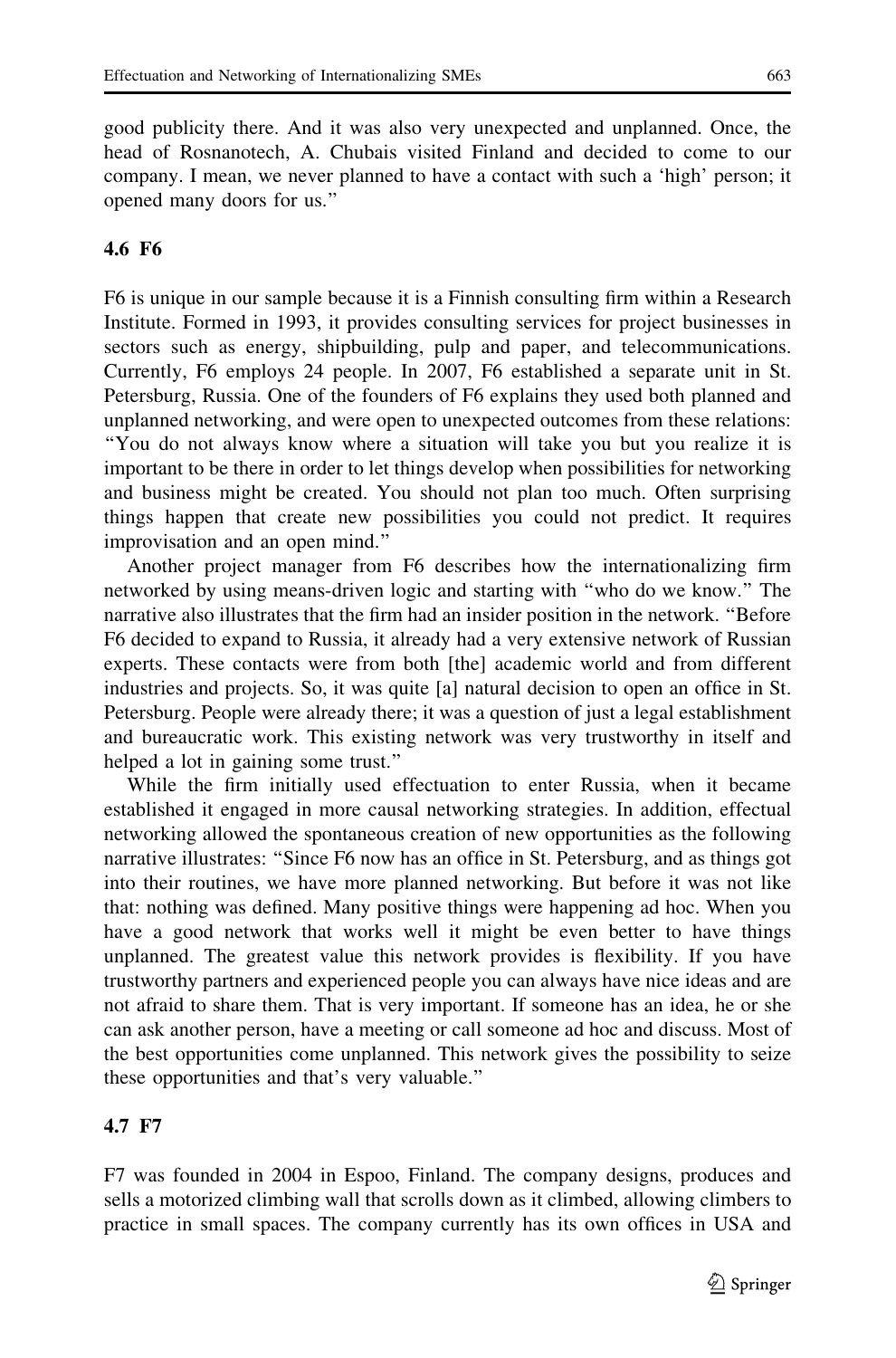Poland, and has official dealers in 14 other countries. The company founder tells the story of F7's networking during its internationalization. F7 did not conduct any prior market research; rather, internationalization was spontaneous and driven by unintended networking: ''I have to say that so far I haven't even focused so much on internationalization. My main focus has always been on how to improve the product. When I started F7, I presented my business idea to different investors at different events that the business incubator organized. We got some funding to develop the first prototype. And later Discovery Channel chose our product to make the film about it; they picked us up from many firms that were in that business incubator. It was great luck, we never planned that. After that film that was broadcast all over the world we got [such] good publicity! We got something [like] 200 contacts from different countries; they just called me and wanted to purchase the product. I was in contact with all of those who were interested. We just discussed, improvised a lot, and made the thing so to say 'on a way'. This industry develops very fast, and you need to bring your message very fast. So, I don't really have time to hide anything or think if I really trust a person or not. Of course, there is trust on [a] general level. But if someone is interested in our product and wants to buy it, it does not harm me! It's a trust intuition… just a feeling, a basic skill. I don't have any business education, so everything was new for me. And it is hard to plan the internationalization and select the countries when partners find you themselves. For instance, in [the] case of Russia I didn't strategically choose the dealers; they were just enthusiastic and called me. Of course I [now] plan some networking; I attend different industry events and exhibitions. But this happens now; before it was a chaos.''

The following narrative illustrates the process of networking with all and any interested stakeholders, and the need for openness to unexpected relations: ''I would say that I network everywhere and with everybody. One good example… I was at one night club last Sunday; there was a friend of a friend who works in a company that arranges different shows and concerts worldwide. We talked, I showed him a small video on my phone about our climbing equipment and he got interested because it can be used for leisure activities. I am meeting him … next week. Let's see if we have anything. So, you never know when you open your mouth and say something to a person you don't know; maybe you have a good idea, maybe not.''

Table [3](#page-18-0) summarizes the main findings from the case studies.

# 5 Analysis and Discussion

The case studies show that in general firms' networking activities are crucial for internationalization, and that the whole process of foreign expansion was driven by network relations. Specifically, the effectual logic of networking influences decision-making in the internationalization process. In some cases, respondents find it difficult to specify the exact point in time when the firm made a decision to internationalize, and how the actual foreign expansion started, because it is an organic process of the firms' development. Networking effectually is a conscious choice made by the entrepreneurs, and in preference to networking strategically and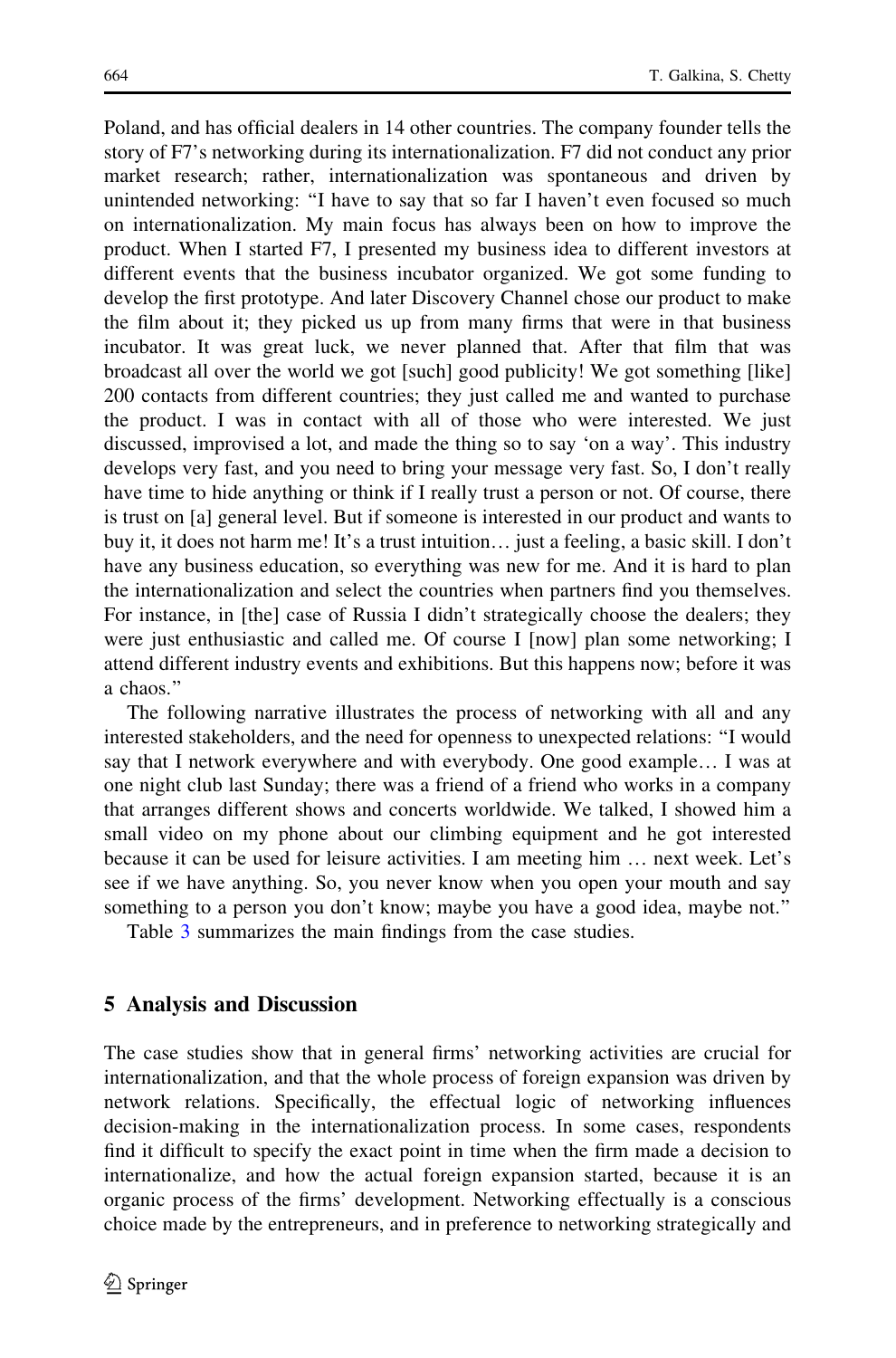|    | Table 3 A summary of the m                                                                                                                              | ain findings from the cases                                                                                         |                                                                                                                                      |                                                                                                                                |                                                                                                                            |
|----|---------------------------------------------------------------------------------------------------------------------------------------------------------|---------------------------------------------------------------------------------------------------------------------|--------------------------------------------------------------------------------------------------------------------------------------|--------------------------------------------------------------------------------------------------------------------------------|----------------------------------------------------------------------------------------------------------------------------|
|    | Commitments                                                                                                                                             | Opportunities                                                                                                       | Trust                                                                                                                                | Uncertainty                                                                                                                    | Coordination                                                                                                               |
| Ē  | Commitment to existing relations led<br>to entry into new foreign markets                                                                               | opportunities in another<br>Relations in one foreign<br>market brought<br>foreign market                            | appeared over time when the<br>goal of relations become<br>Trustworthy relations<br>clear                                            | 'fun' part of doing business<br>Uncertainty was seen as a                                                                      | development of networks<br>and spontaneous; organic<br>Networking is unplanned                                             |
| E  | Commitments in domestic network<br>expanded the 'Who I know' and<br>effectual<br>'What I know' parts of<br>means that triggered<br>internationalization | Relations provided a pool<br>of unexpected<br>opportunities                                                         | There was generally trust, but<br>not with one particular<br>relation                                                                | networking was under<br>The general context of<br>uncertainty                                                                  | There are certain efforts to<br>networking is accepted<br>unintended aspect of<br>coordinate network<br>relations, but the |
| E  | partner's motivation to do business<br>together, even though the end goal<br>Commitment comes from each<br>of this business is not clear                | Networking with whoever<br>is interested'; network<br>brought opportunities<br>entrepreneur's effort<br>without the | transformed to personal trust<br>During internationalization,<br>professional trust                                                  | uncertain because it did not<br>Networking was generally<br>have specific goals                                                | Networking is spontaneous<br>and uncoordinated                                                                             |
| E4 | potential for internationalization<br>allowed them to recognize their<br>Commitment to a relationship<br>growth                                         | brought unexpected<br>internationalization<br>A single relationship<br>opportunities                                | Trust exists on a general level;<br>develop further trustworthy<br>commitment to existing<br>relationships helps to<br>relationships | chaos and snowball effect<br>Networking was uncertain<br>and was compared with                                                 | uncoordinated intuitive<br>Network coordination is<br>balanced with<br>networking                                          |
| Е5 | Commitment to a relationship<br>internationalization growth<br>provided information for                                                                 | from a single relationship<br>opportunities may come<br>internationalization<br>Unexpected                          | relationships are informal<br>Trust comes when<br>and personalized                                                                   | because it was spontaneous<br>Networking was uncertain<br>and brought surprises                                                | Networking activities are<br>undirected; accidental<br>connections                                                         |
| Ě  | F6's means<br>Commitment to existing domestic<br>to enter a new foreign market<br>relationships increased                                               | allowed for creation of<br>Effectual networking<br>new opportunities                                                | New trustworthy relationships<br>developed from the existing<br>network                                                              | should be unplanned to give<br>room for contingencies that,<br>Some networking activities<br>in turn, provide<br>opportunities | combined with improvised<br>networking activities are<br>Planned and coordinated<br>and spontaneous ones                   |

<span id="page-18-0"></span>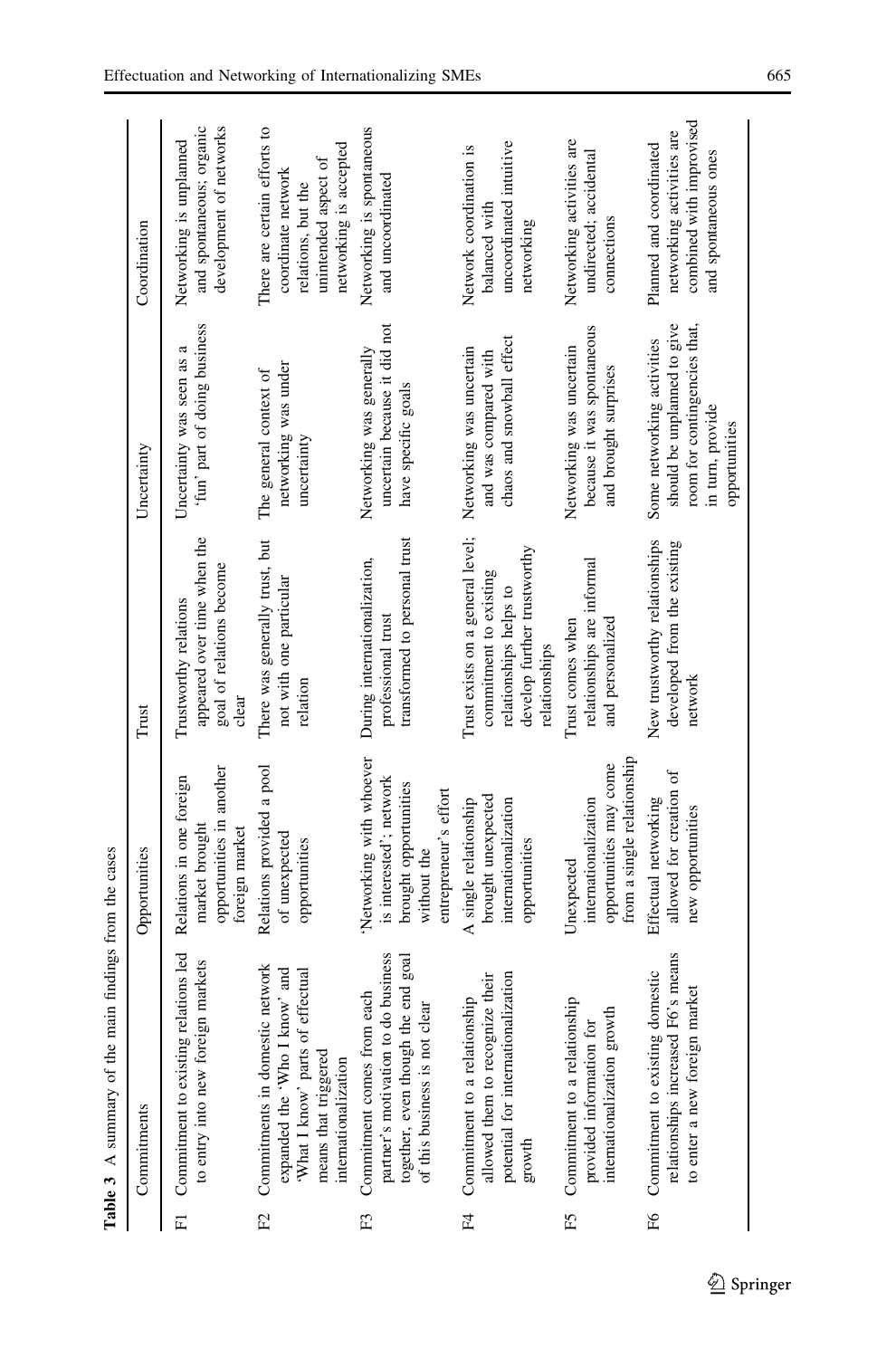| partners initiated the contact with<br>Coordination of relations was<br>Coordination<br>F7 first<br>chaotic; it requires<br>uncertain and<br>improvisation<br>Networking is<br>Uncertainty<br>Trust exists on a general level; trust is an<br>intuitive feeling; trust is not in question<br>when a new relationship is being<br>established<br>Trust<br>everywhere and with everyone'<br>creates room for more<br>Unplanned networking<br>opportunities<br>Commitments Opportunities<br>elationships<br>ommitment<br>o specific<br>F7 Lacks |  | Table 3 A summary of the main findings from the cases |  |                                   |
|----------------------------------------------------------------------------------------------------------------------------------------------------------------------------------------------------------------------------------------------------------------------------------------------------------------------------------------------------------------------------------------------------------------------------------------------------------------------------------------------------------------------------------------------|--|-------------------------------------------------------|--|-----------------------------------|
|                                                                                                                                                                                                                                                                                                                                                                                                                                                                                                                                              |  |                                                       |  |                                   |
|                                                                                                                                                                                                                                                                                                                                                                                                                                                                                                                                              |  |                                                       |  | generally impossible because many |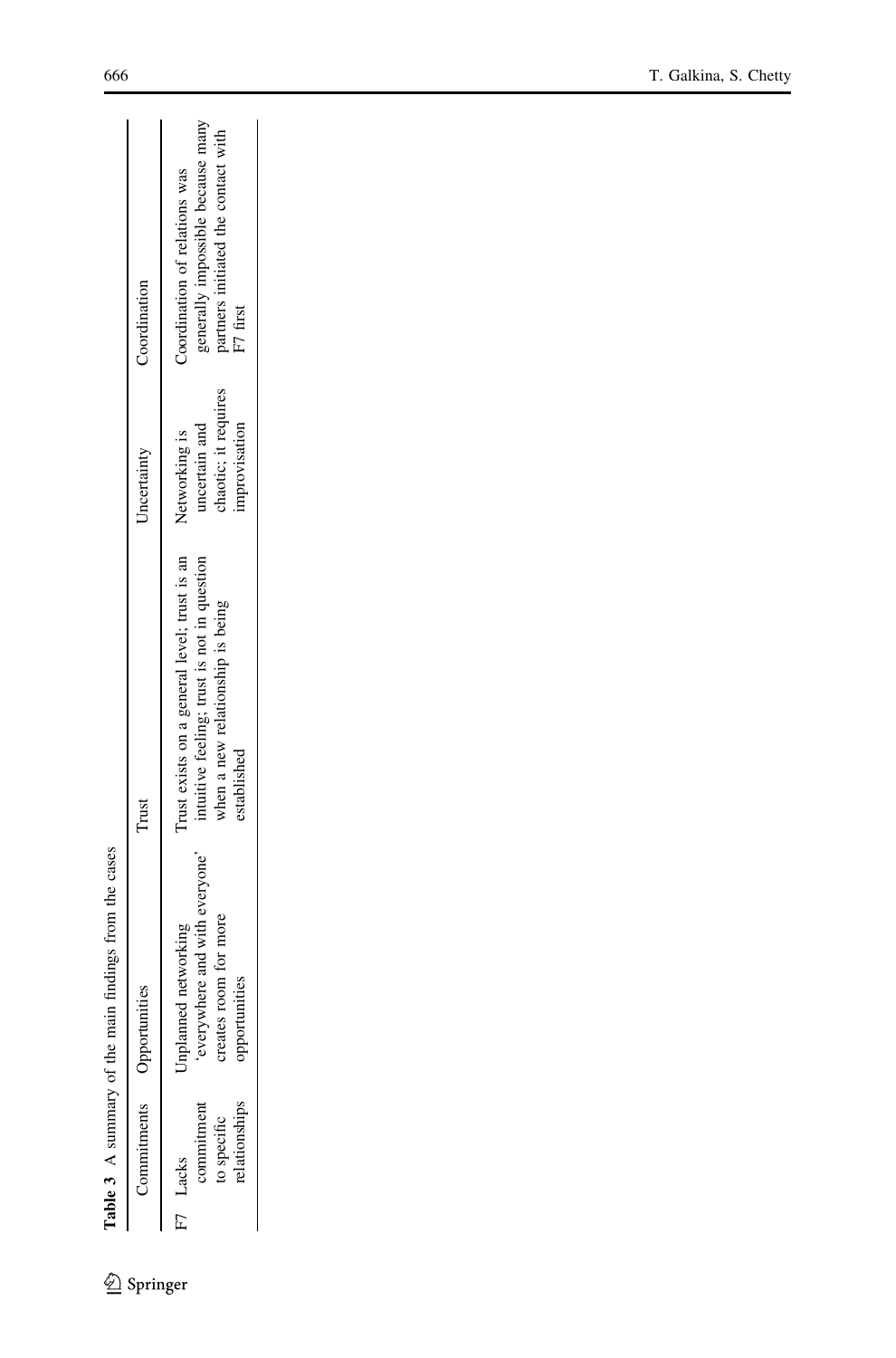systematically. The process of networking itself is not purely strategically driven by a predefined network goal or written as a plan, but is also more effectual. Newly established contacts are added to the existing 'who I know?' part of effectual means, and subsequently used for further networking. It is considered the best way to provide room for opportunity during the early internationalization phases. This evidence supports the argument that effectual partnering differs from serendipitous networking and coincidental meeting of people at random.

In our cases, the entrepreneurs do not influence their network relations at the early stages of internationalization, as they feel such coordination of networking activities would restrict potential internationalization. They do not consider whether they have a position inside or outside the network, or determine which foreign network structures their firms could fit into. In some instances, it is a conscious choice not to control and influence the network in order to allow the other partners to bring unexpected opportunities and co-create new combinations. However, the state of high uncertainty is not perpetual for entrepreneurs. Later in the internationalization process, the coordination of network relations becomes more important, which makes effectual principles of internationalization consistent with the revisited Uppsala model.

On the one hand, the data show that during the internationalization process, effectuators experiment a lot and engage in mutually beneficial activities, which results in building trust. Hence, although effectuation does not require trust ex ante (Sarasvathy and Dew [2008](#page-28-0)), ex post trust is a natural outcome of development of new foreign networks. On the other hand, the entrepreneurs extensively used the "who I know" part of their entrepreneurial means for further international networking. Therefore, this inclusion of ''who I know'' presumes that they also had some *ex ante* trust. The presence of trust in effectual networking is consistent with the revisited Uppsala model (Johanson and Vahlne [2009](#page-27-0)), which acknowledges the important role of trust in relations during internationalization.

The above narratives show that in many cases the entrepreneurs do not try to reduce network uncertainty by gathering information on foreign market structures and potential partners, and by developing trustworthy relations before engaging in a deal. During the internationalization process they are consciously open to unexpected relations. Some entrepreneurs are even excited about new relations, see much fun in spontaneous contacts and perceive them not as negative factors but as a chance to benefit from surprise and exploit new opportunities. For example, entrepreneurs from firm F4 who mentioned uncertainty in networking reveal how commitment to a new partner who was introduced to them by a third party allowed them to recognize surprising new opportunities for internationalization (see narrative and Table [3\)](#page-18-0). Careful selection and culling of relations according to a pre-determined goal would limit the 'stock' of available means and decrease opportunities. Effectuators, however, use commitments and their existing relations with "who they know" in order to control uncertainty. Yet developing these commitments can be challenging because the outcomes of partnership (and the whole process of international expansion) are not defined. In F4, for instance, entrepreneurs said how hard it was to commit to new partners without established trust and any track of record doing business together (see narrative and Table [3](#page-18-0)). In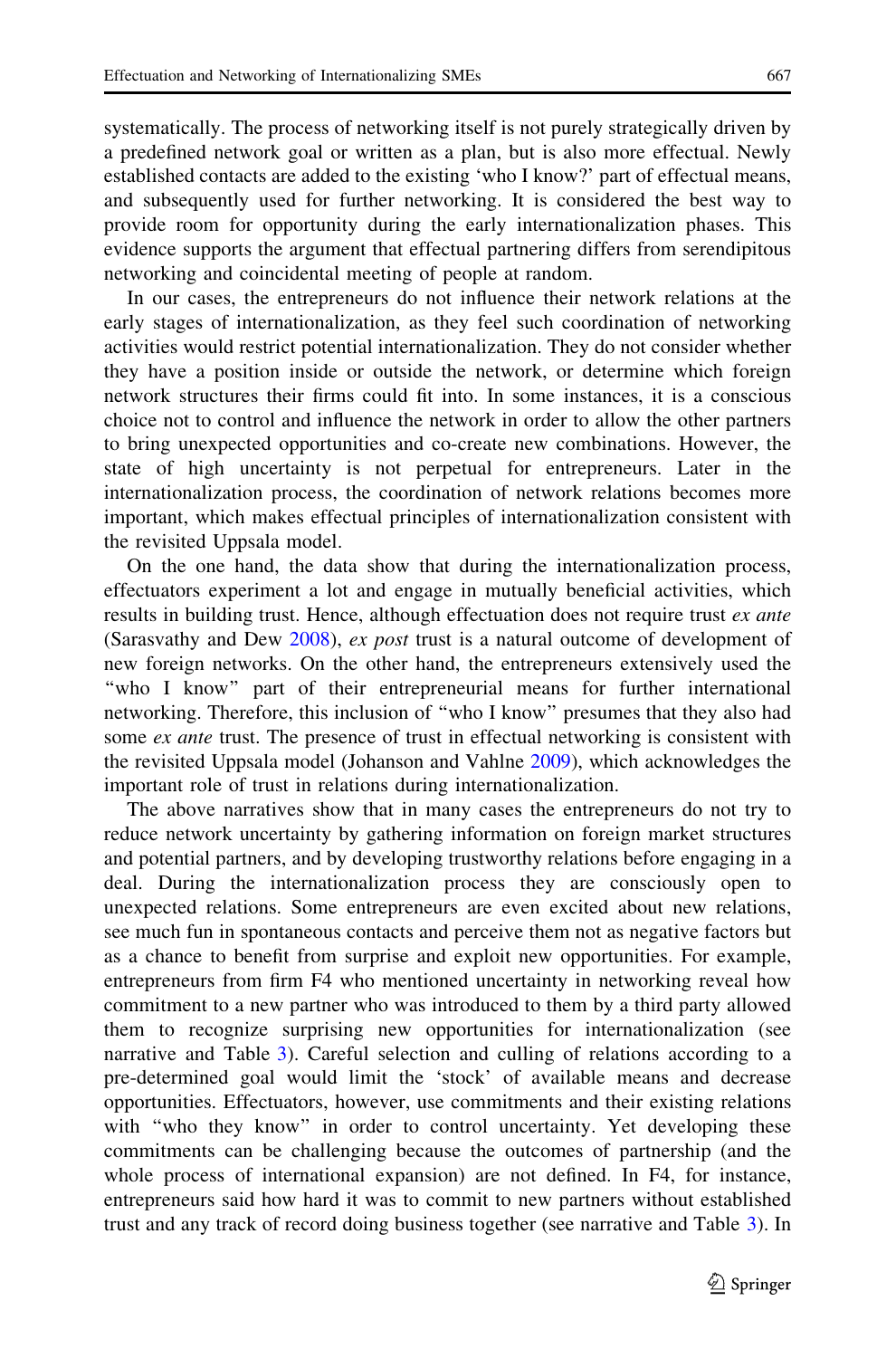effectuation research, such commitments are called effectual commitments meaning that partners commit not to some predefined result of this partnership but to the variety of unknown different effects from this relation (Sarasvathy [2008\)](#page-28-0). This finding is consistent with the revisited Uppsala model (Johanson and Vahlne [2009\)](#page-27-0), which states that firms create new relations and maintain existing ones in order to decrease the uncertainty of internationalization. We use this discussion to develop the following proposition:

P1: SMEs are more likely to reduce uncertainty during foreign market entry by using effectuation than causation logic, and commit to their relationships to increase their means and create opportunities.

The case illustrations describe internationalization as a non-focused, natural and intuitive process. Instead of following a predefined plan to expand to specific countries, the case firms were driven by existing and establishing network relations. The entrepreneurs did not strategically select a country, conduct market research, investigate foreign network structures, and network with specific people according to a specific network goal. Consistent with Sarasvathy ([2001,](#page-28-0) [2008](#page-28-0)), they established relations with all interested actors in order to maximize the set of available means, and to increase the variety of possible outcomes. For example, firm F3 mentions 'networking with whoever is interested', and F7 comments about networking; 'everywhere and with everybody' (see narrative and Table [3\)](#page-18-0). The case firms selected markets primarily based on their networks, and geographical direction was a secondary concern. The entrepreneurs were more likely to be driven by ''who I know'' rather than questions of ''where to expand?'' and ''what entry mode to choose?'' In other words, their approach to internationalization was a ''people first, country second'' principle. Hence, we develop the following proposition:

P2: Foreign market entry of SMEs are more likely to be based on opportunities that emerge through effectual networking, rather than a predetermined goal to target a specific country for its particular characteristics, such as location advantages or institutional environment.

As the above cases show, the firms do not adhere to a purely effectual logic of networking. In line with findings from Sarasvathy's studies ([2001,](#page-28-0) [2008](#page-28-0)), effectual partnering is balanced with more goal-driven relationship establishment, and is employed more often in situations of high uncertainty. When the situation allows for some degree of prediction, the entrepreneurs apply more causal logic to networking and strategically plan relationship establishment. For instance, the interviewee from firm F5 presented a plan of network actions for foreign expansion that was coordinated with other strategies. This networking was very goal-oriented and strategic, and was recognized as causal action in this study. The evidence from the other firms also shows that effectual and causal logics of networking are not present in their pure types empirically, but are constantly intertwined and balanced.

In addition, this study demonstrates that effectual networking processes not only influence internationalization, but also display their own specific attributes in the context of foreign expansion. For instance, firms F2 and F6 do not represent a new venture type of firm, but show evidence of effectual networking during their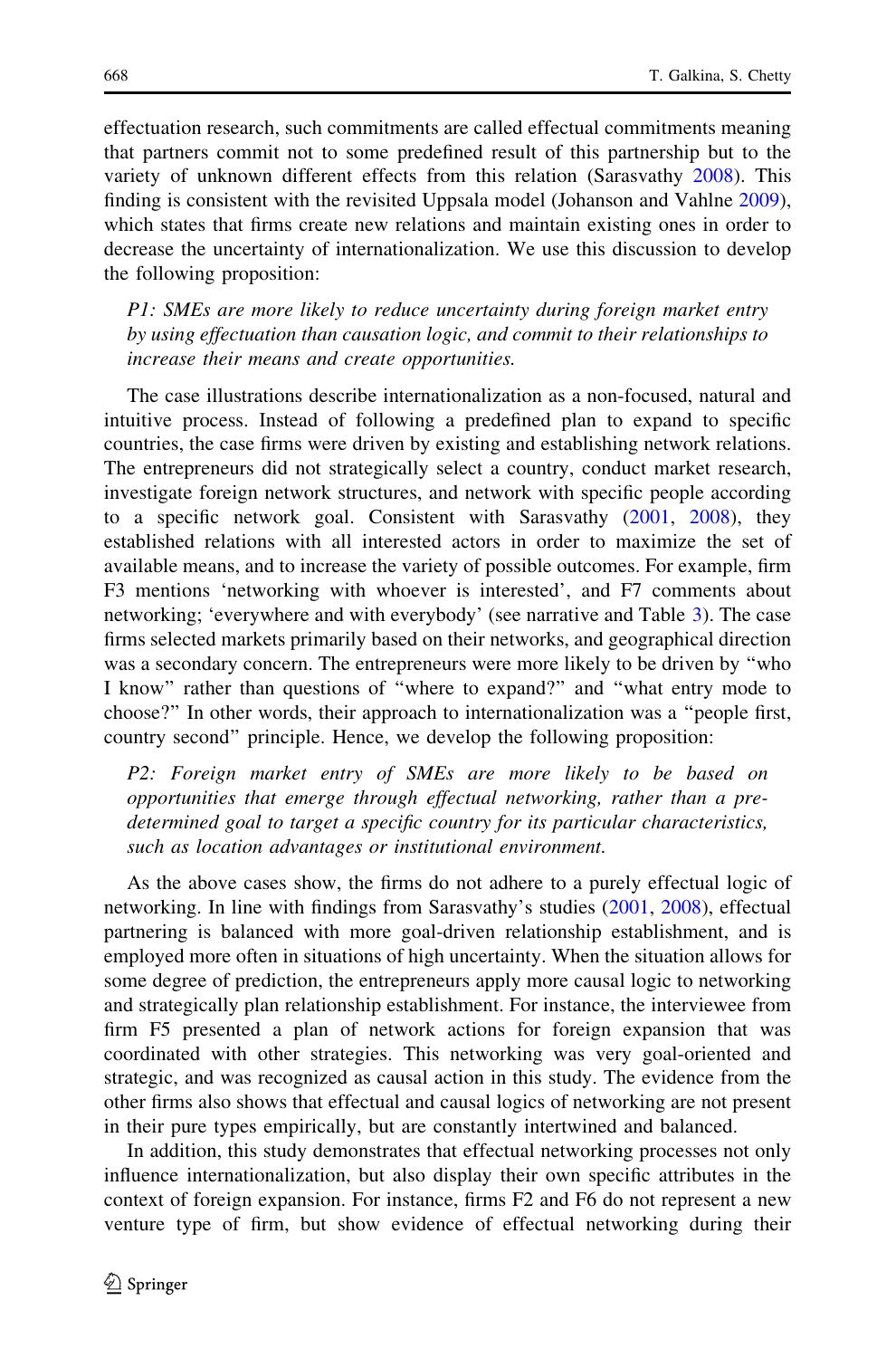internationalization stage. As the profiles of these firms show, the effectual logic of networking not only dominates during the early stages of venture development, as suggested by Sarasvathy and Dew ([2005,](#page-28-0) p. 548), but also during the later stages of growth through internationalization. While our firms face uncertainty during the early stages of venture development they also experience uncertainty during the early stages of internationalization when networking had no specific goals and occurred spontaneously (see narratives and Table [3\)](#page-18-0). Hence, we develop the following proposition:

P3: The effectual logic of networking is more likely to occur in any conditions of uncertainty throughout the SMEs growth, such as entering a new network during foreign market entry, rather than only being used during the early stages of new venture development.

### 6 Conclusions, Contributions, and Directions for Future Research

By combining the effectuation approach (Sarasvathy [2001\)](#page-28-0) and internationalization process theory (Johanson and Vahlne [2009\)](#page-27-0) through the central concept of networks, this paper examines the unintentional side of internationalization, which has been regarded in the extant literature as an anomaly. The concept of networks is an essential bridging point between the two theories because of their importance in both entrepreneurship and internationalization (Sarasvathy et al. [2014](#page-28-0): 79). It has been well documented in IE literature that entrepreneurial firms lacking resources find them through their networks (Blankenburg Holm et al. [1996](#page-26-0); Chetty and Agndal [2007](#page-26-0)). In our research, this represents the ''who I know'' aspect of entrepreneurial means, and the principle of partnership instead of competitive analysis in effectuation. Employing the effectuation approach, this study focuses on SME networks at the entrepreneur level, and shows how uncertainty can be exploited to enter foreign markets successfully. The findings show internationalization opportunities occurring through effectual logic because of how, and with whom, entrepreneurs formed networks, rather than their having predefined internationalization goals. Consistent with Johanson and Vahlne ([2003\)](#page-27-0), the internationalization process of effectual entrepreneurs is relationship-driven. Expansion into international markets is related to the entrepreneur's connected networks, and the firm's subsequent internationalization is related to its network development.

In line with effectuation, our findings show that effectually formed network relations influence the internationalization decision and determine which foreign markets the firm enters, rather than vice versa. This confirms that effectuation focuses on partnerships to make internationalization possible. Entrepreneurs are not constrained by a lack of knowledge regarding markets or networks, but keep an open mind to pursue opportunities to increase their means to internationalize. Firms enter markets wherever they recognize an opportunity to commit to a network relationship that will increase their means. This is similar to Johanson and Vahlne's view [\(2003](#page-27-0), [2009\)](#page-27-0) that firms acquire knowledge through their relationships, which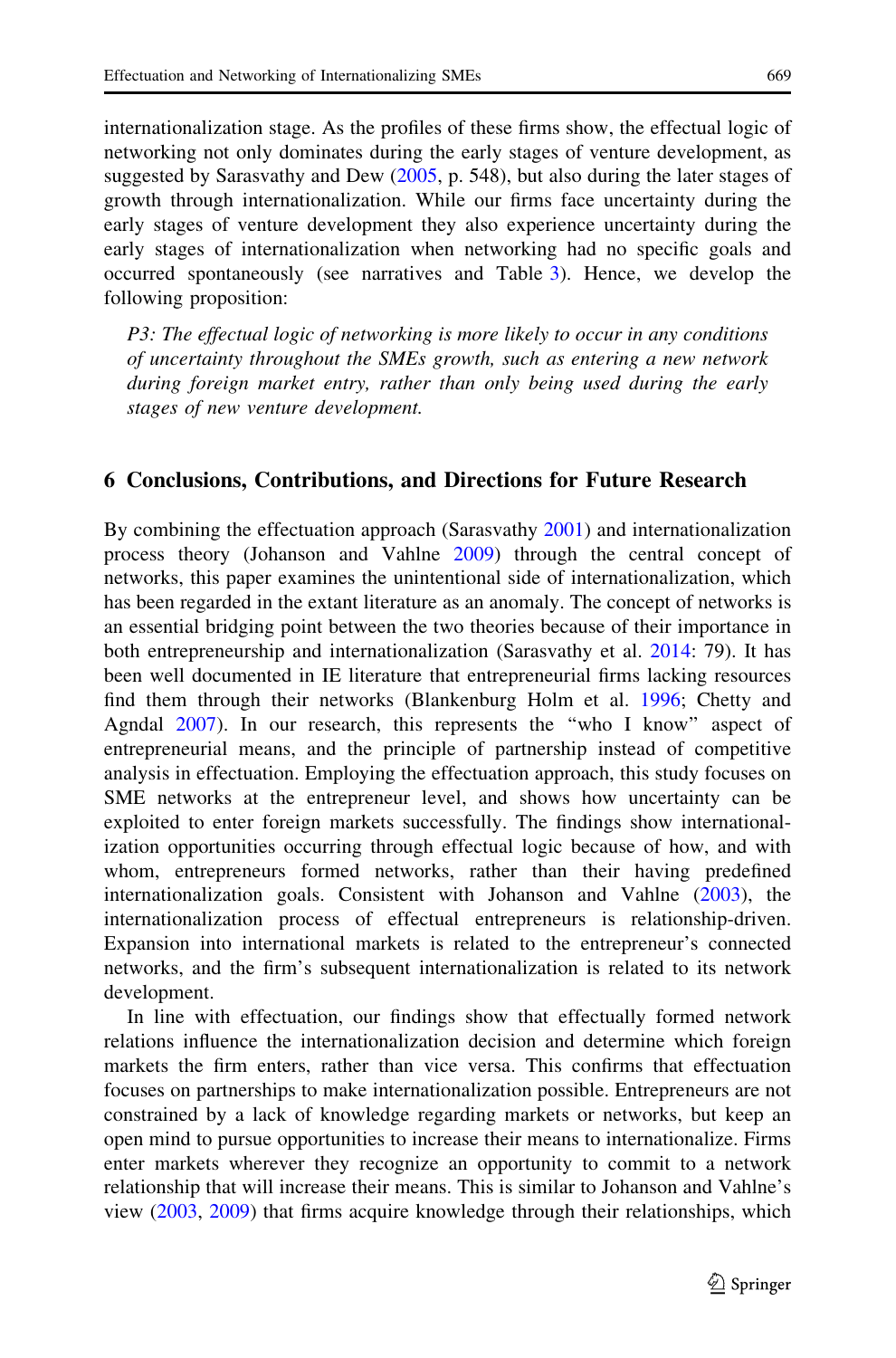subsequently enables them to enter new foreign markets where they can form new relationships that serve as a base to enter other foreign markets. Entrepreneurs that use effectuation rarely use traditional market research and planning, but value little opportunities that ignite incremental path creation. An additional contribution to theory building is that internationalizing firms do not follow purely effectual networking strategies. Rather, they are balanced with causal strategies that are more applicable in the early and uncertain stages of foreign market entry. Later, when firms become established in foreign network structures, or when the situation allows for some degree of prediction, causal decisions prevail. Hence, in this study effectuation as a characteristic of entrepreneurial action (networking) exists as a matter of degree, rather than a category diametrically opposed to causation, which is consistent with previous research (Perry et al. [2011;](#page-28-0) Harms and Schiele [2012\)](#page-27-0).

Integrating effectuation and the revisited Uppsala model through the network concept offers several contributions. First, beyond the revisited Uppsala model (Johanson and Vahlne [2009\)](#page-27-0), effectuation theory helps to understand the entrepreneurial and non-goal oriented side of internationalization at the level of individual decision-making. Hence, it contributes to the IE literature by explaining previously discarded phenomena of unintended internationalization that were considered to be outliers. Second, this paper adds to the emerging effectuation research that bring effectual principles into the context of internationalization (Schweizer et al. [2010;](#page-29-0) Harms and Schiele [2012;](#page-27-0) Sarasvathy et al. [2014\)](#page-28-0). Consequently, it transfers effectuation theory beyond the domain of entrepreneurship into international business (IB), which in turn develops the IE area. While previous efforts to combine the revisited Uppsala model with the effectuation process model (Schweizer et al. [2010](#page-29-0); Sarasvathy et al. [2014](#page-28-0)) covered all facets of the models, our study presents a narrower integration by focusing deeply on the process of networking during internationalization. For instance, Sarasvathy et al. [\(2014](#page-28-0): 80) point to the two major differences between the models (the several cycles of interaction with stakeholders and the non-exogenous nature of opportunities for effectuation). Our study, meanwhile, highlights commonalities and differences by concentrating on the network constructs of commitments, opportunities, trust, uncertainty, and coordination (see Table [1](#page-9-0)). This focus on networking leads to the third important contribution of our research. We provide a timely response to shift the focus from the static picture of networks towards the dynamic process of forming networks (Hoang and Antoncic [2003](#page-27-0); Slotte-Kock and Coviello [2010](#page-29-0); Jack [2010\)](#page-27-0).

Our integration of effectuation approach and the revisited Uppsala model also suggests several implications for network research in IE, regarding (1) theory development, (2) unit of analysis, and (3) methodology. First, the potential of the effectuation approach to explain the phenomenon of internationalization through networks needs to be developed further. This paper shows that effectual networking strategies are constantly balanced with the causal ones, which provides interesting implications for international partner selection research. Scholars could examine how strategic selection of international partners is intertwined with effectual nongoal-oriented networking, and what factors influence the adherence to either of the networking strategies (e.g., turbulent or stable markets; emerging or established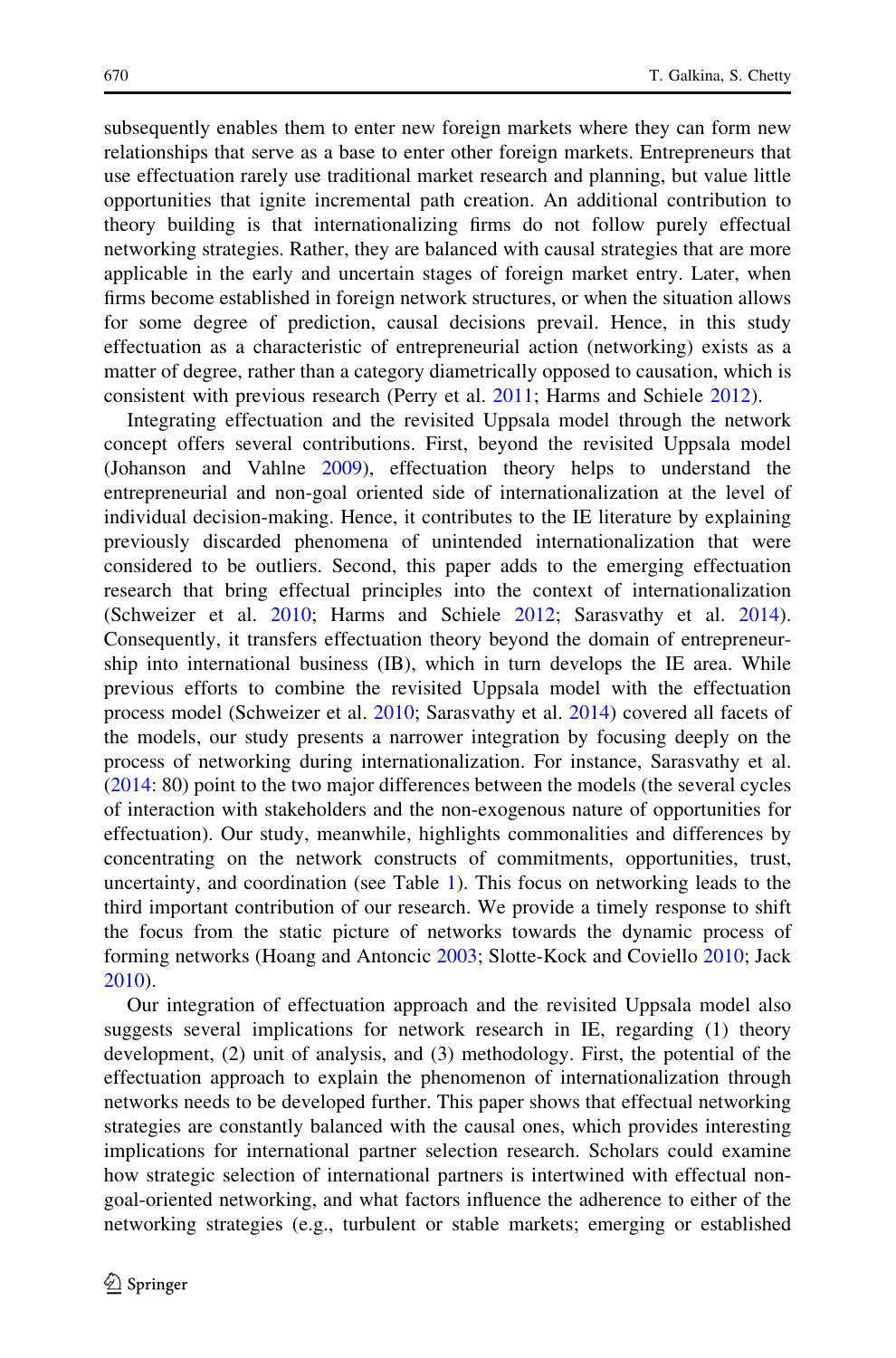industry; high or low psychic distance; mode of entry). They could also address whether the effectual networking behavior of entrepreneurs differs depending on their culture, and the culture of the host country where they internationalize. In addition, they could examine whether there is a difference in effectual networking behavior between domestic and international entrepreneurs. Furthermore, although effectuation theory has been derived from a sample of expert entrepreneurs, it focuses on decision-making through ''improvisation, exploitation of contingencies, and market creation through alliances and partnership'' (Gabrielsson and Gabrielsson [2013](#page-27-0): 1358), and this can be observed in any kind of firm regardless of their newness, size and foreignness. In this regard, effectuation principles have been confirmed in established multinational corporations and non-for-profit organizations at the managerial level (Blekman [2011](#page-26-0)). This shows that effectuation has great potential to extend IE research further by broadening its domain to include all kinds of firms regardless of their size and age (Giamartino et al. [1993;](#page-27-0) Coviello and Jones [2004](#page-26-0); Zucchella and Scabini [2007](#page-29-0); Keupp and Gassmann [2009](#page-27-0)).

Second, bringing effectuation into internationalization through networks research highlights the central role of an individual entrepreneur as a unit of analysis. Effectuation is a very actor-centric phenomenon because it is based on identity, knowledge and the personal relations of an entrepreneur who is the main proactive agent of change (Sarasvathy [2001](#page-28-0)). For instance, the famous think-aloud verbal protocols were conducted on expert entrepreneurs where an individual entrepreneur served as a unit of analysis (Sarasvathy [2008](#page-28-0)). Network studies in IE, in turn, follow more diverse traditions from entrepreneurship focusing on individual entrepreneurs as a unit of analysis (Dodd and Patra [2002](#page-26-0)), and from the business network literature focusing on organizations, dyads or nets of actors (Halinen and Törnroos [1998\)](#page-27-0). Therefore, we propose that future studies on entrepreneurial networking during internationalization could concentrate on individual entrepreneurs as the unit of analysis. This approach is consistent with both effectuation research and the business network tradition because entrepreneur's networks at the individual level often overlap with the networks of their ventures at the organizational level (Hite and Hesterley [2001](#page-27-0)).

Third, by converging effectuation and the revisited Uppsala model this study displays the complexity of networking in the internationalization context. To avoid missing all the nuances of this process, we suggest scholars follow a qualitative research strategy, for example a comparative case study or in-depth case study. This strategy would capture the dynamic nature of effectuation unfolding through internationalization, and explore the changes in the network relations of international entrepreneurs. It would thereby add to the empirical qualitative studies on effectuation that are lacking in this area, and advance effectuation research (Perry et al. [2011\)](#page-28-0). Additionally, it would respond to numerous calls for more qualitative process-based studies on entrepreneurial networks (Hoang and Antoncic [2003;](#page-27-0) Slotte-Kock and Coviello [2010](#page-29-0); Venkataraman et al. [2012\)](#page-29-0).

Finally, our paper has several practical implications. Effectuation logic shows that since networks are unmanageable, they should be left alone to allow numerous opportunities to appear for the firm. A contribution for entrepreneurs is that they should encourage this organic development of networks rather than constrain it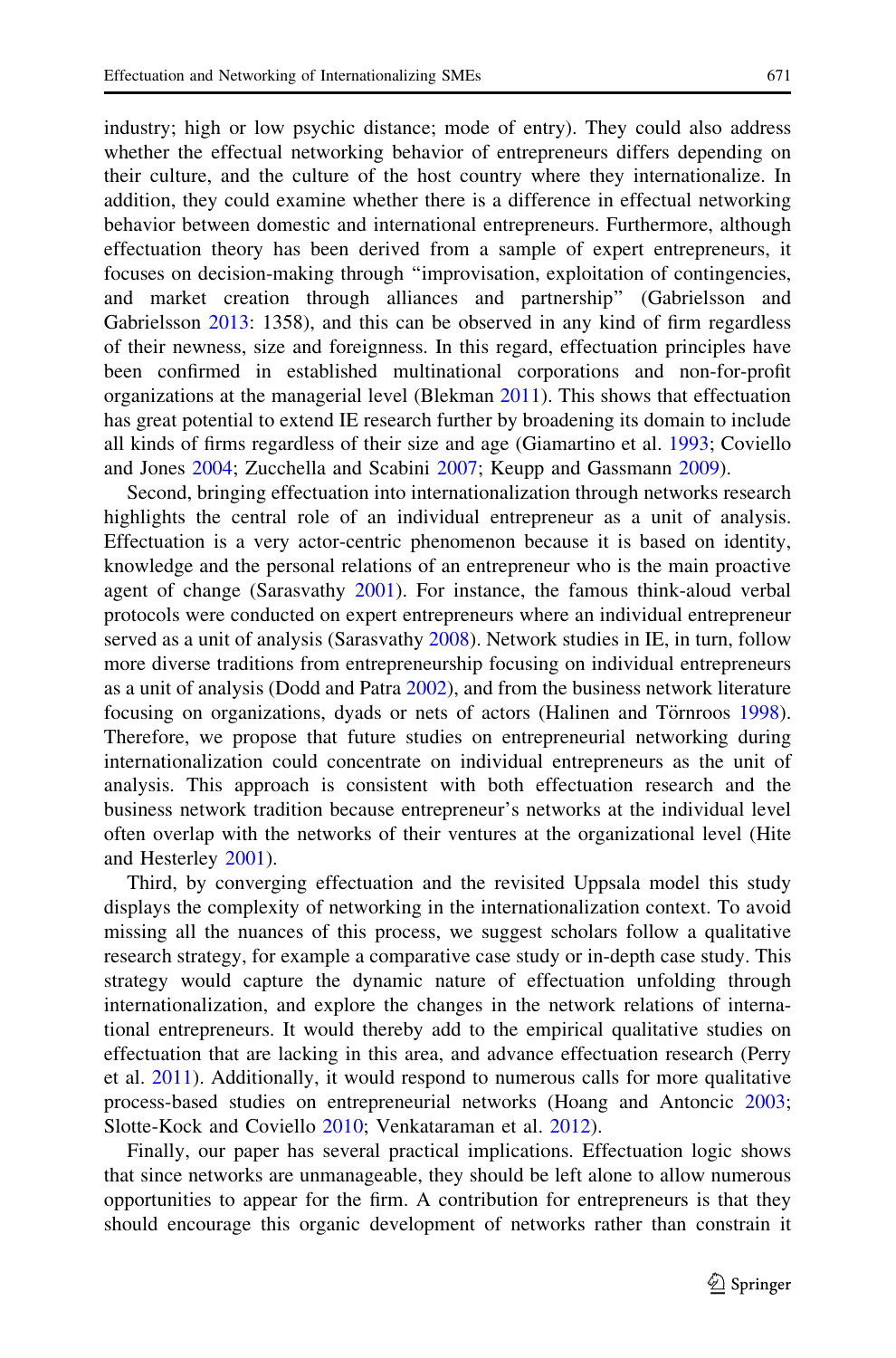<span id="page-25-0"></span>through structured networks. In particular, networks in early internationalizing entrepreneurial firms need not necessarily be planned, structured, and coordinated. In addition, entrepreneurs could reconsider how they deal with a lack of knowledge and uncertainty avoidance by applying an affordable loss approach. Hence, in their rush to internationalize to benefit from windows of opportunity, managers need to think in terms of co-creation with partners to increase their means and share affordable loss. Entrepreneurs need not feel inadequate because they lack a goaloriented business plan. Equally, the contribution for policymakers who provide funding opportunities for entrepreneurial firms is that they need not place huge emphasis on goal-oriented business plans, but should incorporate the means-driven approach. Policymakers need to consider alternative business models used in entrepreneurial firms, and their ability to acquire resources through these networks to co-create opportunities.

# 7 Limitations

We acknowledge that the theory of effectuation is still in its infancy and needs to take several steps forward in order to gain conceptual and empirical rigor (Perry et al. [2011](#page-28-0)). Consequently, the drawback of this research is the reliance on certain effectuation concepts that have not been fully developed and tested, such as the concepts of effectual alliance and pre-commitments. Nevertheless, this underdeveloped status of certain effectuation concepts provides an opportunity for this study to make theoretical advancement by combining effectuation theory with the revisited Uppsala model. Since our paper focuses on examining one construct (networks), future research could examine other central constructs that are included in these two theories, such as opportunities and knowledge.

In addition, the results of this research and its interpretations are based on qualitative case studies, which follow the principle of analytical, not statistical, generalization. Scholars who adhere to the positivist and post-positivist research paradigms may consider this to be a limitation. Therefore, the robustness and generalization of the present research can be tested by developing a questionnaire and conducting a quantitative survey so that statistical generalizations could be made. This quantitative survey could be conducted in various national and cultural contexts.

Acknowledgments The authors are grateful to Jan Johanson, Jan-Erik Vahlne, Saras Sarasvathy, Benjamin Oviatt, Patricia McDougall, Cecilia Pahlberg, Igor Kalinic, Tuija Mainela, Vesa Puhakka and Anita Juho for their comments on earlier drafts of this manuscript. Special gratitude goes to Alex Frost from Comword and Charles Campbell for checking the language in this paper.

# References

- Agndal, H., & Chetty, S. (2007). The impact of relationships on changes in internationalization strategies of SMEs. European Journal of Marketing, 41(11/12), 1449–1474.
- Andersson, S. (2011). International entrepreneurship, born globals and the theory of effectuation. Journal of Small Business and Enterprise Development, 18(3), 627–643.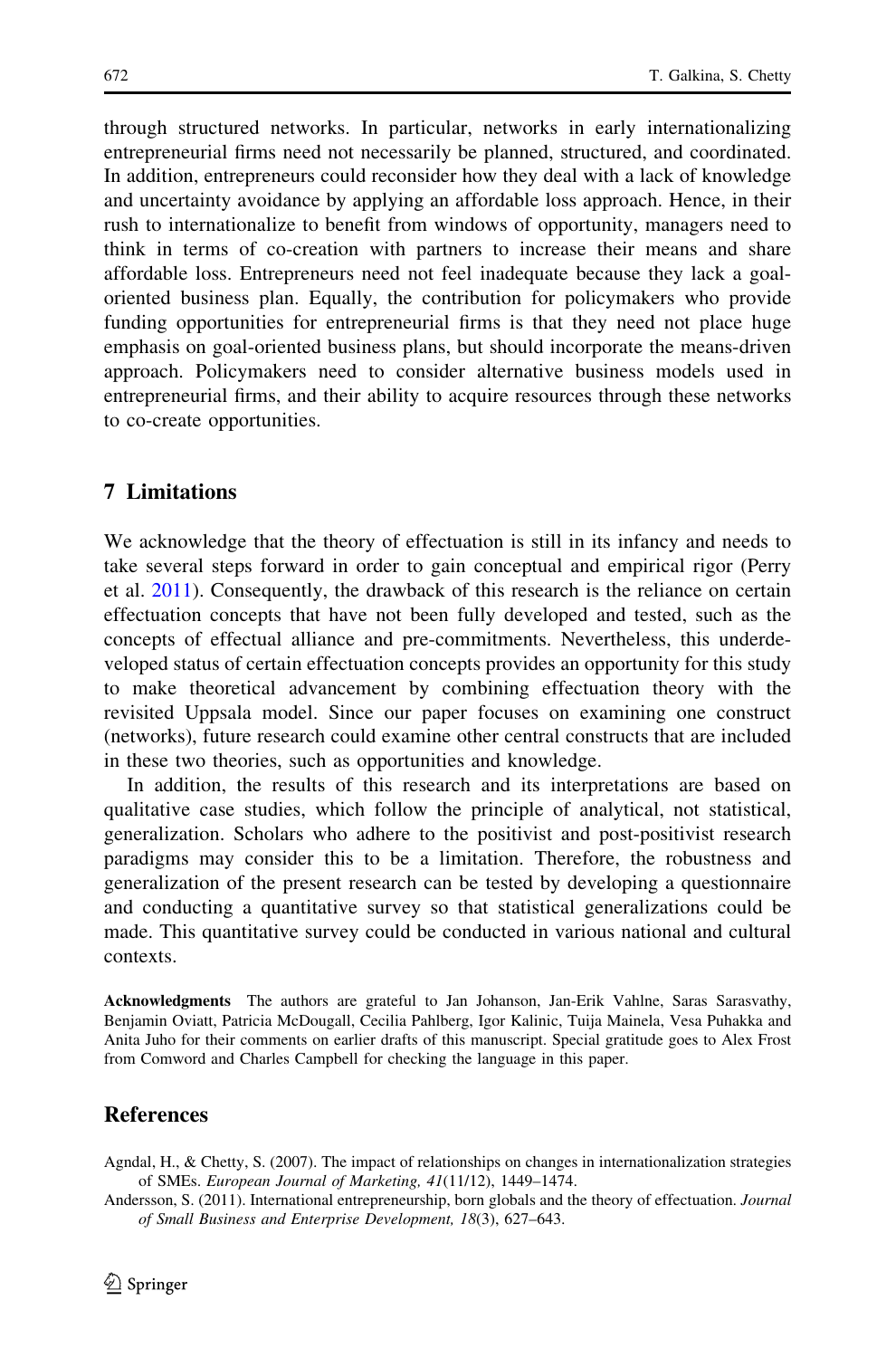- <span id="page-26-0"></span>Axelsson, B., & Johanson, J. (1992). Foreign market entry: the textbook vs. the network view. In B. Axelsson & G. Easton (Eds.), Industrial networks: a new view of reality (pp. 218–234). London: Routledge.
- Bello, D. C., & Kostova, T. (2012). From the editors: conducting high impact international business research: the role of theory. Journal of International Business Studies, 43(6), 537–543.
- Bhowmick, S. (2008). Internationalization of entrepreneurial firms: generative co-occurrence of enactment and effectuation. In Proceedings of the 5th AGSE International Entrepreneurship Research Exchange (pp. 785–794), Melbourne.
- Blankenburg Holm, D. (1995). A network approach to foreign market entry. In K. Möller  $&$  D. Wilson (Eds.), Business marketing: an interaction and network perspective (pp. 375–406). New York: Kluwer Academic.
- Blankenburg Holm, D., Eriksson, K., & Johanson, J. (1996). Business networks and cooperation in international business relationships. Journal of International Business Studies, 27(5), 1033–1053.
- Blekman, T. (2011). Corporate effectuation: what managers should learn from entrepreneurs. The Hague: SDU Publishers.
- Brown, R., & Cook, D. (1990). Strategy and performance in British exporters. Quarterly Review of Marketing, (Spring), 1–6.
- Cassell, C., & Symon, G. (1994). Qualitative research in work contexts. In C. Cassell & G. Symon (Eds.), Qualitative methods in organizational research: practical guide (pp. 1–13). London: SAGE.
- Chandler, G. N., DeTienne, D. R., McKelvie, A., & Mumford, T. V. (2011). Causation and effectuation process: a validation study. Journal of Business Venturing, 26(3), 375–390.
- Chetty, S., & Agndal, H. (2007). Social capital and its influence on changes in internationalization mode among small and medium-sized enterprises. Journal of International Marketing, 15(1), 1–29.
- Chetty, S., & Blankenburg Holm, D. (2000). Internationalisation of small to medium-sized manufacturing firms: a network approach. International Business Review, 9(1), 77–94.
- Coviello, N., & Jones, M. (2004). Methodological issues in international entrepreneurship research. Journal of Business Venturing, 19(4), 485–509.
- Coviello, N., & Munro, H. (1997). Network relationships and the internationalization process of small software firms. International Business Review, 6(4), 361–386.
- Denzin, N. K., & Lincoln, Y. S. (2000). Handbook of Qualitative Research. Thousand Oaks: SAGE.
- Dew, N., Read, S., Sarasvathy, S. D., & Wiltbank, R. (2009). Effectual versus predictive logics in entrepreneurial decision-making: differences between experts and novices. Journal of Business Venturing, 24(4), 287–309.
- Dew, N., Read, S., Sarasvathy, S. D., & Wiltbank, R. (2011). On the entrepreneurial genesis of new markets: effectual transformation versus causal search and selection. Journal of Evolutionary Economics, 21(2), 231–253.
- Dew, N., & Sarasvathy, S. D. (2007). Innovations, stakeholders and entrepreneurship. Journal of Business Ethics, 74(3), 267–283.
- Dimitratos, P., & Plakoyiannaki, E. (2003). Theoretical foundations of an international entrepreneurial culture. Journal of International Entrepreneurship, 1(2), 187–215.
- Dodd, D. S., & Patra, E. (2002). National differences in entrepreneurial networking. Entrepreneurship and Regional Development, 14(2), 117–134.
- Edmondson, A., & McManus, S. (2007). Methodological fit in management field research. Academy of Management Review, 32(4), 1155–1179.
- Eisenhardt, K. (1989). Building theories from case study research. Academy of Management Review, 14(4), 532–550.
- Eisenhardt, K., & Graebner, M. (2007). Theory building from cases: opportunities and challenges. Academy of Management Journal, 50(1), 25–32.
- Ellis, P. (2000). Social ties and foreign market entry. Journal of International Business Studies, 31(3), 443–469.
- Ellis, P., & Pecotich, A. (2001). Social factors influencing export initiations in small and medium-sized enterprises. Journal of Marketing Research, 38(1), 119–130.
- Etemad, H. (2004). Internationalization of small and medium-sized enterprises: a grounded theoretical framework and an overview. Canadian Journal of Administrative Sciences, 21(1), 1–21.
- European Commission (2003). The new SME definition: user guide and model declaration. [http://ec.](http://ec.europa.eu/enterprise/policies/sme/files/sme_definition/sme_user_guide_en.pdf) [europa.eu/enterprise/policies/sme/files/sme\\_definition/sme\\_user\\_guide\\_en.pdf](http://ec.europa.eu/enterprise/policies/sme/files/sme_definition/sme_user_guide_en.pdf). Accessed 6 Dec 2013.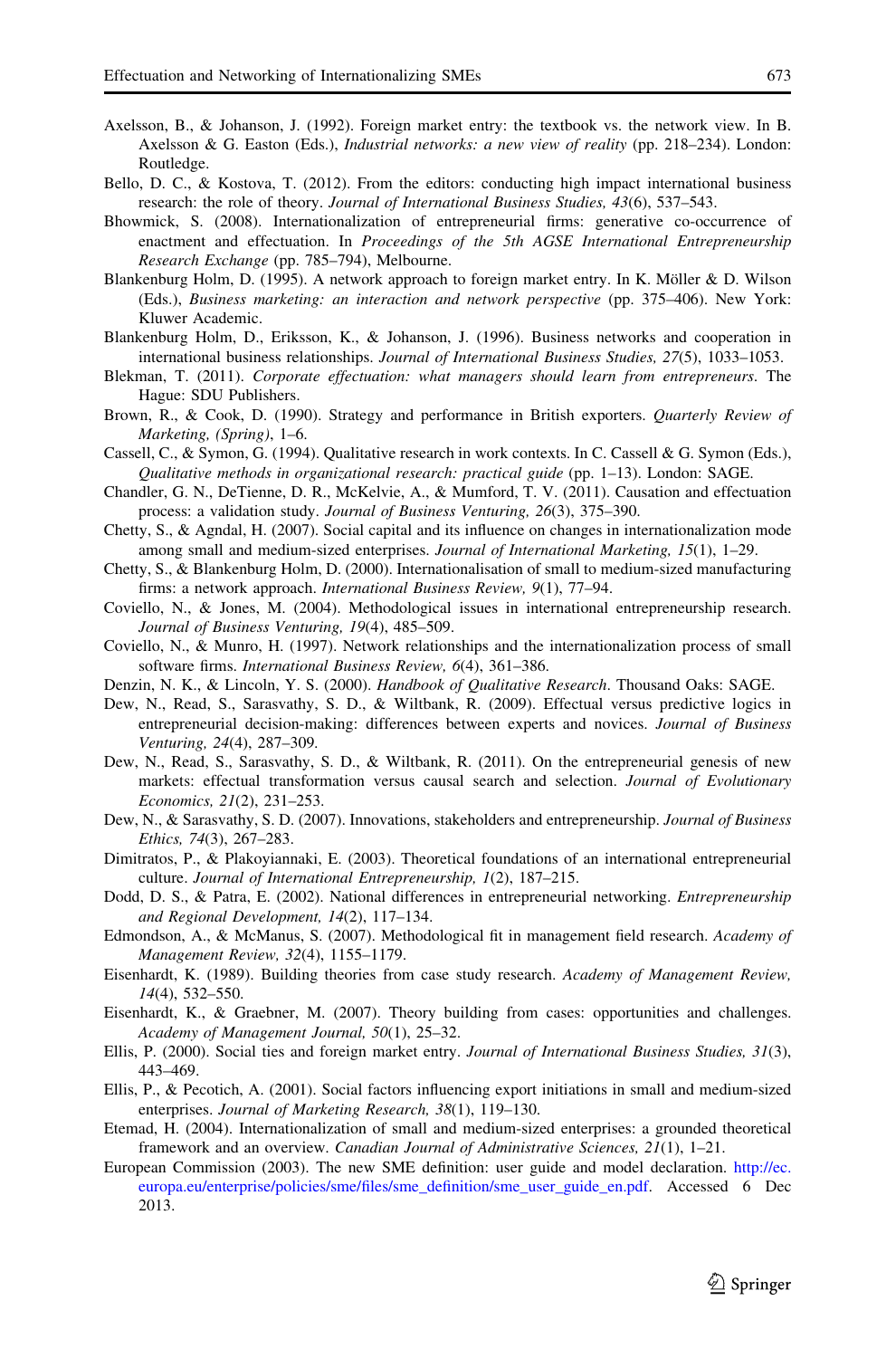- <span id="page-27-0"></span>Frishammar, J., & Andersson, S. (2009). The overestimated role of strategic orientations for international performance in smaller firms. Journal of International Entrepreneurship, 7(1), 57–77.
- Gabrielsson, P., & Gabrielsson, M. (2013). A dynamic model of growth phases and survival in international business-to-business new ventures: the moderating effect of decision-making logic. Industrial Marketing Management, 42(8), 1357–1373.
- Giamartino, G. A., McDougall, P. P., & Bird, B. J. (1993). International entrepreneurship: the state of the field. Entrepreneurship: Theory and Practice, 18(1), 37–42.
- Gigerenzer, G., & Selten, R. (2002). Bounded rationality: the adaptive toolbox. London: MIT Press.
- Gummesson, E. (2000). Qualitative Methods in Management Research (2nd ed.). Thousand Oaks: SAGE.
- Halinen, A., & Törnroos, J.-Å. (1998). The role of embeddedness in the evolution of business networks. Scandinavian Journal of Management, 14(3), 87–205.
- Harms, R., & Schiele, H. (2012). Antecedents and consequences of effectuation and causation in the international new venture creation process. Journal of International Entrepreneurship, 10(2), 95–116.
- Hite, J., & Hesterley, W. (2001). The evolution of firm network: from emergence to early growth of the firm. Strategic Management Journal, 22(3), 275–286.
- Hoang, H., & Antoncic, B. (2003). Network-based research in entrepreneurship: a critical view. Journal of Business Venturing, 18(2), 165–187.
- Huber, G. P., & Power, D. J. (1985). Retrospective reports of strategic-level managers: guidelines for increasing their accuracy. Strategic Management Journal, 6(2), 171–180.
- Jack, S. (2010). Approaches to studying networks: implications and outcomes. Journal of Business Venturing, 25(1), 120–137.
- Jarillo, J. C. (1988). On strategic networks. Strategic Management Journal, 9(1), 31–41.
- Jarillo, J. C. (1995). Strategic networks: creating borderless organizations. Oxford: Butterworth-Heinemann.
- Jensen, J., & Rodgers, R. (2001). Cumulating the intellectual gold of case study research. Public Administration Review, 61(2), 235–246.
- Johanson, J., & Vahlne, J.-E. (1977). The internationalization process of the firm: a model of knowledge development and increasing foreign market commitments. Journal of International Business Studies, 8(1), 23–32.
- Johanson, J., & Vahlne, J.-E. (2003). Business relationship learning and commitment in the internationalization process. Journal of International Entrepreneurship, 1(1), 83–101.
- Johanson, J., & Vahlne, J.-E. (2009). The Uppsala internationalization process model revisited: from liability of foreignness to liability of outsidership. Journal of International Business Studies, 40(9), 1411–1431.
- Jones, M. V., & Coviello, N. (2005). Internationalisation: conceptualising an entrepreneurial process of behaviour in time. Journal of International Business Studies, 36(3), 284–303.
- Jones, M. V., Coviello, N., & Tang, Y. K. (2011). International entrepreneurship research (1989–2009): a domain ontology and thematic analysis. Journal of Business Venturing, 26(6), 632–659.
- Jones, M. V., & Nummela, N. (2008). International entrepreneurship: expanding the domain and extending our research questions. European Management Journal, 26(6), 349–353.
- Kalinic, I., Sarasvathy, S. D., & Forza, C. (2014). 'Expect the unexpected': implications of effectual logic on the internationalization process. International Business Review, 23(3), 635–647.
- Keupp, M. M., & Gassmann, O. (2009). The past and future of international entrepreneurship: a review and suggestions for developing the field. Journal of Management, 35(3), 600–633.
- Laaksonen, L., Ainamo, L., & Karjalainen, T.-M. (2010). Cycles in causation and effectuation: a case study of four metal-music ventures. Paper presented at the High Tech Small Firms Conference, Enschede.
- Lee, W.-Y., & Brasch, J. J. (1978). The adoption of export as an innovative strategy. Journal of International Business Strategy, 9(1), 85–93.
- Lu, J. W., & Beamish, P. W. (2001). The internationalization and performance of SMEs. Strategic Management Journal, 22(6/7), 565–586.
- Madsen, T. K., & Servais, P. (1997). The internationalization of born globals: an evolutionary process? International Business Review, 6(6), 561–583.
- Mainela, T., & Puhakka, V. (2009). Organising new business in a turbulent context: opportunity discovery and effectuation for IJV development in transition markets. Journal of International Entrepreneurship, 7(2), 111–134.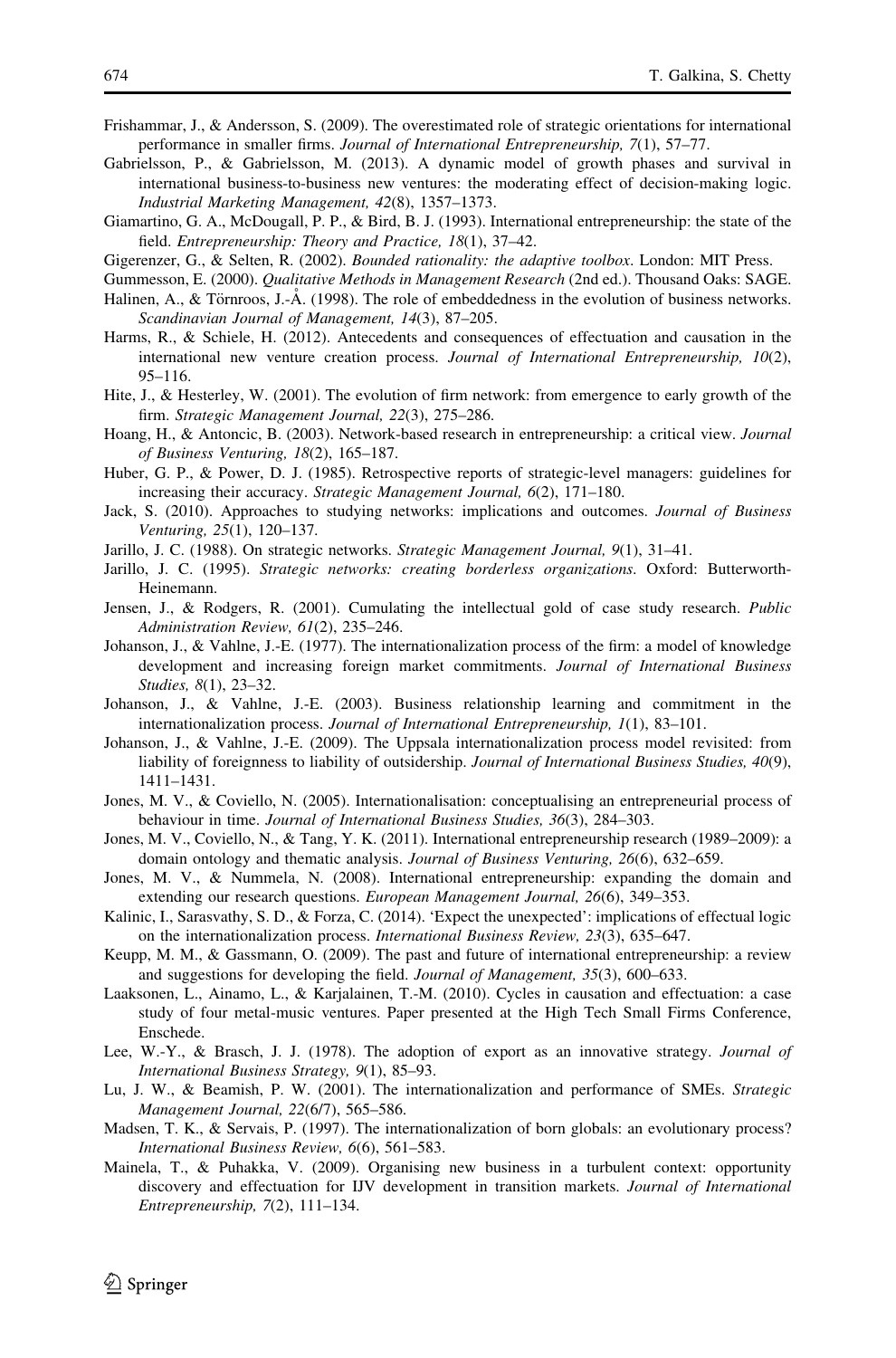- <span id="page-28-0"></span>Manolova, T. S., Manev, I. M., & Gyoshev, B. S. (2010). In good company: the role of personal and interfirm networks for new venture internationalization in a transition economy. Journal of World Business, 45(3), 257–265.
- March, J. G. (1981). Footnotes to organizational change. Administrative Science Quarterly, 26(4), 563–577.
- March, J. G. (1991). Exploration and exploitation in organizational learning. Organization Science, 2(1), 71–87.
- March, J. G., & Simon, H. A. (1958). Organizations. New York: Wiley.
- Marshall, C., & Rossman, G. B. (1999). *Designing Qualitative Research* (3rd ed.). Thousand Oaks: SAGE.
- Mayer, R. C., Davis, J. H., & Schoorman, F. D. (1995). An integrative model of organizational trust. Academy of Management Review, 25(3), 709–734.
- McDougall, P. P., & Oviatt, B. M. (2000). International entrepreneurship: the intersection of two research paths. Academy of Management Journal, 43(5), 902–906.
- Meyer, K., & Skak, A. (2002). Networks, serendipity, and SME entry to Eastern Europe. European Management Journal, 20(2), 179–188.
- Miles, M. B. (1979). Qualitative data as an attractive nuisance: the problem of analysis. Administrative Science Quarterly, 24(4), 590-601.
- Miles, M. B., & Huberman, A. M. (1994). *Qualitative data analysis: an expanded source book* (2nd ed.). Thousand Oaks: SAGE.
- Moen, O., & Servais, P. (2002). Born global or gradual global? examining export behavior of small and medium-sized enterprises. Journal of International Marketing, 10(3), 49–72.
- Mort, G. S., & Weerawardena, J. (2006). Network capability and international entrepreneurship: how networks function in Australian born-global firms. International Marketing Review, 23(5), 549–572.
- Nakos, G., & Brouthers, K. D. (2002). Entry mode choices of SMEs in Central and Eastern Europe. Entrepreneurship Theory and Practice, 27(1), 47–63.
- Oviatt, B., & McDougall, P. (1994). Toward a theory of international new ventures. Journal of International Business Studies, 25(1), 45–64.
- Patton, M. Q. (1990). Qualitative Evaluation and Research Methods. Thousand Oaks: SAGE.
- Perry, J. T., Chandler, G. N., & Markova, G. (2011). Entrepreneurial effectuation: a review and suggestions for future research. Entrepreneurship Theory and Practice,. doi:[10.1111/j.1540-6520.](http://dx.doi.org/10.1111/j.1540-6520.2010.00435.x) [2010.00435.x.](http://dx.doi.org/10.1111/j.1540-6520.2010.00435.x)
- Pettigrew, A. M. (1990). Longitudinal field research on change: theory and practice. Organization Science, 1(3), 265–292.
- Pratt, M. G. (2009). For the lack of boilerplate: tips on writing (and reviewing) qualitative research. Academy of Management Journal, 52(5), 856–862.
- Read, S., Dew, N., Sarasvathy, S. D., Song, M., & Wiltbank, R. (2009a). Marketing under uncertainty: the logic of effectuation approach. Journal of Marketing, 73(3), 1–18.
- Read, S., & Sarasvathy, S. D. (2005). Knowing what to do and doing what you know: effectuation as a form of entrepreneurial expertise. Journal of Private Equity, 9(1), 45–62.
- Read, S., Song, M., & Smit, W. (2009b). A meta-analytic review of effectuation and venture performance. Journal of Business Venturing, 24(6), 573–587.
- Remenyi, D., Money, A., Price, D., & Bannister, F. (2002). The creation of knowledge through case study research. Irish Journal of Management, 23(2), 1–17.
- Sarasvathy, S. D. (2001). Causation and effectuation: toward a theoretical shift from economic inevitability to entrepreneurial contingency. Academy of Management Review, 26(2), 243–263.
- Sarasvathy, S. D. (2008). Effectuation: elements of entrepreneurial expertise. Cheltenham: Edward Elgar.
- Sarasvathy, S. D., & Dew, N. (2003). Effectual networks: a pre-commitment approach to bridging the gap between opportunism and trust. Seattle: Proceedings of the Academy of Management Annual Meeting.
- Sarasvathy, S. D., & Dew, N. (2005). New market creation through transformation. Journal of Evolutionary Economics, 15(5), 533–565.
- Sarasvathy, S. D., & Dew, N. (2008). Effectuation and over-trust: debating Goel and Karri. Entrepreneurship Theory and Practice, 32(4), 727–737.
- Sarasvathy, S., Kumar, K., York, J. G., & Bhagavatula, S. (2014). An effectual approach to international entrepreneurship: overlaps, challenges and provocative possibilities. Entrepreneurship Theory and Practice, 38(1), 71–93.